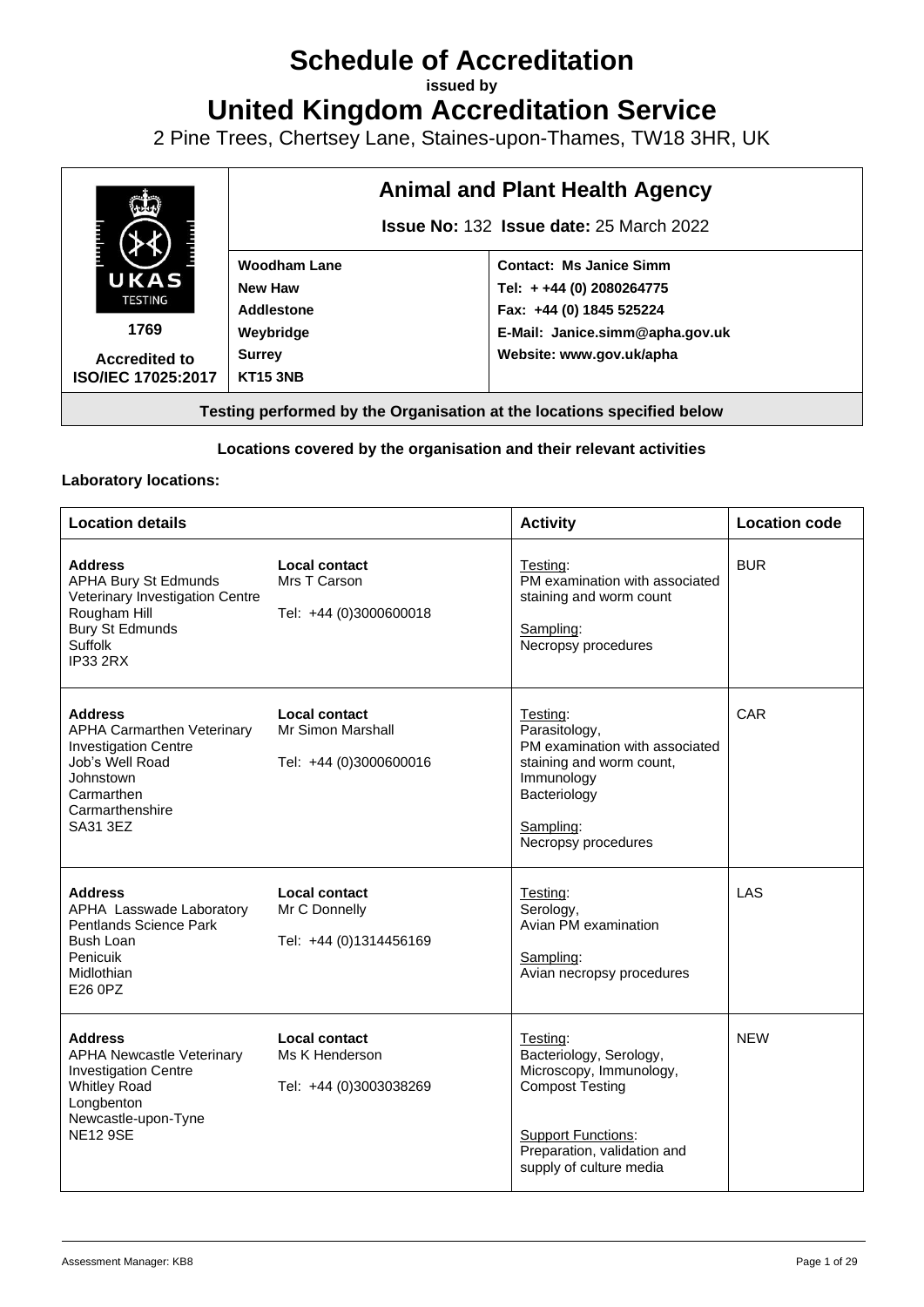| UKAS<br><b>TESTING</b><br>1769<br><b>Accredited to</b><br>ISO/IEC 17025:2017                                                                            | <b>Schedule of Accreditation</b><br>issued by<br><b>United Kingdom Accreditation Service</b><br>2 Pine Trees, Chertsey Lane, Staines-upon-Thames, TW18 3HR, UK<br><b>Animal and Plant Health Agency</b><br><b>Issue No: 132 Issue date: 25 March 2022</b><br>Testing performed by the Organisation at the locations specified |                                                                                                                                                                                                                                                                          |                      |
|---------------------------------------------------------------------------------------------------------------------------------------------------------|-------------------------------------------------------------------------------------------------------------------------------------------------------------------------------------------------------------------------------------------------------------------------------------------------------------------------------|--------------------------------------------------------------------------------------------------------------------------------------------------------------------------------------------------------------------------------------------------------------------------|----------------------|
| <b>Location details</b>                                                                                                                                 |                                                                                                                                                                                                                                                                                                                               | <b>Activity</b>                                                                                                                                                                                                                                                          | <b>Location code</b> |
| <b>Address</b><br><b>APHA Penrith Veterinary</b><br><b>Investigation Centre</b><br>Merrythought<br>Calthwaite<br>Penrith<br>Cumbria<br><b>CA11 9RR</b>  | Local contact<br>Mrs N Stamper<br>Tel: +44 (0)3000600012                                                                                                                                                                                                                                                                      | Testing:<br>Bacteriology, Molecular Biology,<br>Mycology, Parasitology,<br>Serology, Virology, PM<br>examination<br>Sampling:<br>Necropsy procedures<br>Fitness for purpose checks of<br>latex streptococcal grouping kit.<br>Internal Quality Control of API<br>ID kits | <b>PEN</b>           |
| <b>Address</b><br><b>APHA</b><br><b>Quality Assurance Unit</b><br>College Road<br>Sutton Bonington<br>Loughborough<br>Leicestershire<br><b>LE12 5RB</b> | Local contact<br>Ms P Johnson<br>Tel: +44 (0)3000600003                                                                                                                                                                                                                                                                       | <b>Support Functions</b><br>Supply of control cultures and<br>reagents                                                                                                                                                                                                   | QAU                  |
| <b>Address</b><br><b>APHA Shrewsbury Veterinary</b><br><b>Investigation Centre</b><br>Kendal Road<br>Harlescott<br>Shrewsbury<br>Shropshire<br>SY14HD   | <b>Local contact</b><br>Mrs T Carson<br>Tel: +44 (0)3000600023                                                                                                                                                                                                                                                                | Testing:<br>PM examination with associated<br>staining and worm count<br>Sampling:<br>Necropsy procedures                                                                                                                                                                | <b>SHR</b>           |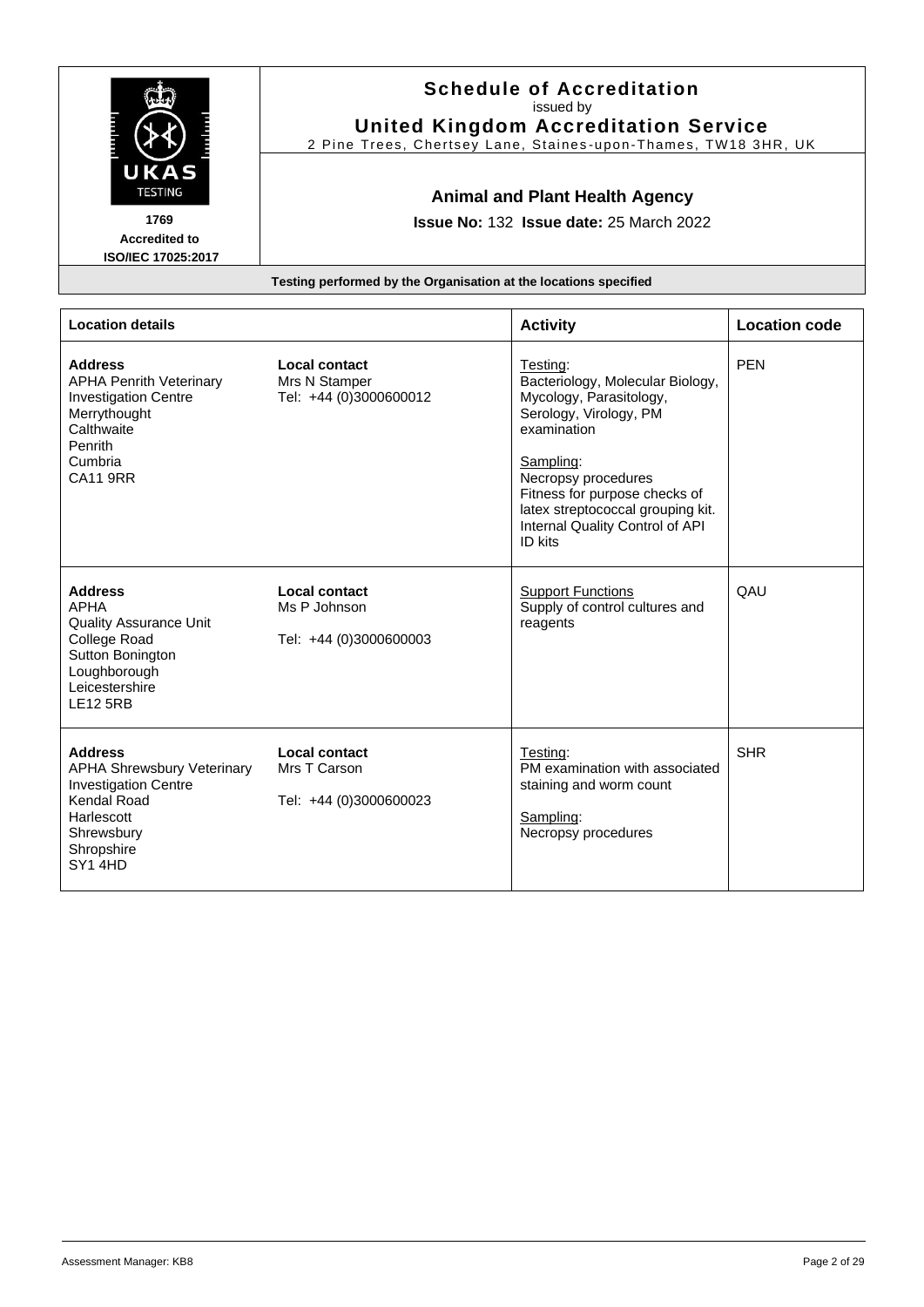|                                                                                                                                                                           | <b>Schedule of Accreditation</b><br>issued by<br><b>United Kingdom Accreditation Service</b><br>2 Pine Trees, Chertsey Lane, Staines-upon-Thames, TW18 3HR, UK |                                                                                                                                                                                                                                                                                                                                                                                                                                                                   |                      |
|---------------------------------------------------------------------------------------------------------------------------------------------------------------------------|----------------------------------------------------------------------------------------------------------------------------------------------------------------|-------------------------------------------------------------------------------------------------------------------------------------------------------------------------------------------------------------------------------------------------------------------------------------------------------------------------------------------------------------------------------------------------------------------------------------------------------------------|----------------------|
| UKAS<br><b>TESTING</b><br>1769<br><b>Accredited to</b><br>ISO/IEC 17025:2017                                                                                              |                                                                                                                                                                | <b>Animal and Plant Health Agency</b><br>Issue No: 132 Issue date: 25 March 2022                                                                                                                                                                                                                                                                                                                                                                                  |                      |
|                                                                                                                                                                           | Testing performed by the Organisation at the locations specified                                                                                               |                                                                                                                                                                                                                                                                                                                                                                                                                                                                   |                      |
| <b>Location details</b>                                                                                                                                                   |                                                                                                                                                                | <b>Activity</b>                                                                                                                                                                                                                                                                                                                                                                                                                                                   | <b>Location code</b> |
| <b>Address</b><br><b>APHA Starcross Veterinary</b><br><b>Investigation Centre</b><br>Staplake Mount<br><b>Starcross</b><br>Devon<br>EX6 8PE                               | Local contact<br>Miss Jo Mayers<br>Tel: +44 (0)3000600020                                                                                                      | Testing:<br>Bacteriology, Mycology,<br>Parasitology, Virology,<br>PM examination<br>Sampling:<br>Necropsy procedures<br><b>Support Functions:</b><br>Validation and supply of<br>conjugate and control<br>slides for Clostridium chauvoei,<br>septicum and novyi<br><b>FAT</b><br>Validation and supply of<br>antisera and control slides<br>for swine dysentery<br>(Brachyspira) FAT<br>Preparation and validation of<br>conjugate for Streptococcus<br>suis FAT | <b>STA</b>           |
| <b>Address</b><br><b>APHA Thirsk Veterinary</b><br><b>Investigation Centre</b><br>West House<br><b>Station Road</b><br><b>Thirsk</b><br>North Yorkshire<br><b>YO7 1PZ</b> | <b>Local contact</b><br>Mrs T Carson<br>Tel: +44 (0)3000600098                                                                                                 | Testing:<br>PM examination with associated<br>staining and worm count<br>Immunology<br>Sampling:<br>Necropsy procedures                                                                                                                                                                                                                                                                                                                                           | <b>THI</b>           |
| <b>Address</b><br>APHA Weybridge<br><b>Laboratory Services</b><br>Department<br>Woodham Lane<br>New Haw<br>Addlestone<br>Surrey<br>KT15 3NB                               | <b>Local contact</b><br>Mr Richard Lukey<br>Tel: +44 (0)2084152109                                                                                             | Testing:<br>Bacteriology, Bacteriology<br>(Mycobacteria) Molecular<br>Biology, Serology, Virology<br><b>Support Functions:</b><br>TB media QC                                                                                                                                                                                                                                                                                                                     | <b>LSW</b>           |
| <b>Address</b><br><b>APHA York</b><br>SandHutton<br><b>YO41 1LZ</b>                                                                                                       | <b>Local Contact</b><br>Dr Julie Lane<br>Tel: + (0)2080262459                                                                                                  | <b>Testing</b><br>Parasitology                                                                                                                                                                                                                                                                                                                                                                                                                                    | <b>YOR</b>           |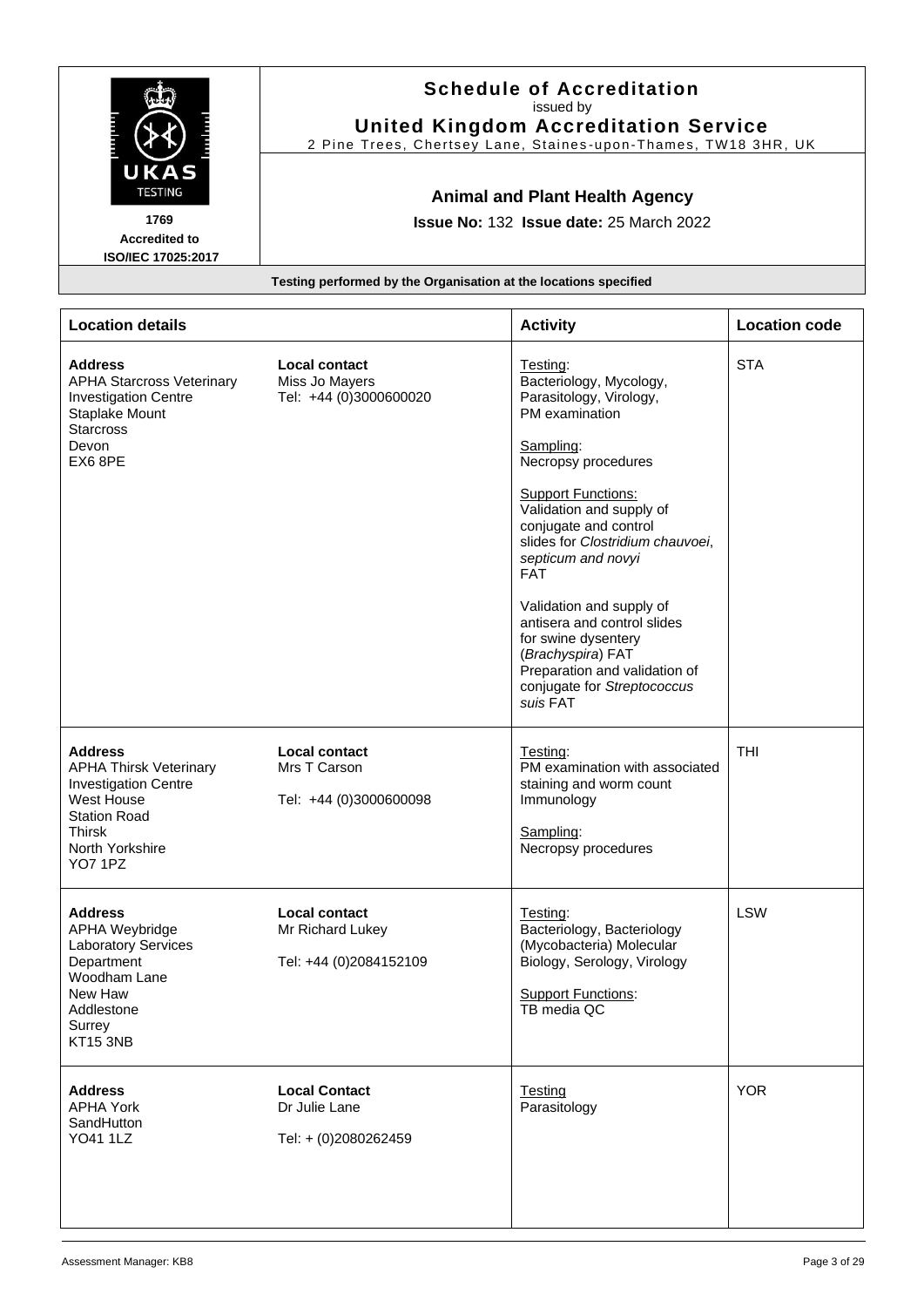| UKAS<br><b>TESTING</b><br>1769<br><b>Accredited to</b><br>ISO/IEC 17025:2017                                                                                        | <b>Schedule of Accreditation</b><br>issued by<br><b>United Kingdom Accreditation Service</b><br>2 Pine Trees, Chertsey Lane, Staines-upon-Thames, TW18 3HR, UK<br><b>Animal and Plant Health Agency</b><br><b>Issue No: 132 Issue date: 25 March 2022</b> |                                                                                                                                                                                                                                                                                                          |                                 |
|---------------------------------------------------------------------------------------------------------------------------------------------------------------------|-----------------------------------------------------------------------------------------------------------------------------------------------------------------------------------------------------------------------------------------------------------|----------------------------------------------------------------------------------------------------------------------------------------------------------------------------------------------------------------------------------------------------------------------------------------------------------|---------------------------------|
|                                                                                                                                                                     | Testing performed by the Organisation at the locations specified                                                                                                                                                                                          |                                                                                                                                                                                                                                                                                                          |                                 |
| <b>Location details</b>                                                                                                                                             |                                                                                                                                                                                                                                                           | <b>Activity</b>                                                                                                                                                                                                                                                                                          | <b>Location code</b>            |
| <b>Address</b><br><b>APHA Weybridge</b><br>Pathology and Animal<br><b>Sciences Department</b><br>Woodham Lane<br>New Haw<br>Addlestone<br>Surrey<br><b>KT15 3NB</b> | <b>Local contact</b><br>Mrs Cathy Hughes<br>Tel +44 (0)2080269504                                                                                                                                                                                         | Testing:<br>Histology<br><b>TSE Western Blot</b><br>Microscopy<br>Disinfection testing                                                                                                                                                                                                                   | <b>PATH</b>                     |
| <b>Address</b><br>APHA Weybridge<br><b>Quality Services</b><br>Woodham Lane<br>New Haw<br>Addlestone<br>Surrey<br><b>KT15 3NB</b>                                   | <b>Local contact</b><br>Ms Janice Simm<br>Tel: +44 (0)2080264775                                                                                                                                                                                          | <b>Support Functions:</b><br>Group auditing, advice and<br>consultancy<br>Maintenance of Group<br>Suppliers list                                                                                                                                                                                         | QS                              |
| <b>Address</b><br>APHA Weybridge<br>Department of Bacteriology<br>Woodham Lane<br>New Haw<br>Addlestone<br>Surrey<br><b>KT15 3NB</b>                                | <b>Local contact</b><br>Mr G Barden<br>Tel: +44 (0)2080269652                                                                                                                                                                                             | Testing:<br>Bacteriology, Molecular Biology<br>Disinfectant testing<br><b>Support Functions:</b><br>Brucella, Campylobacter and<br>Mycoplasma media QC<br>Plate and reagent preparation<br>for BAC 0021 (Brucella abortus<br>antibody in milk ELISA)<br>Evaluation of salmonella SAT<br>antisera to APHA | BAC2, BAC3,<br>BAC <sub>5</sub> |
| <b>Address</b><br>APHA- Weybridge<br>Virology Department<br>Woodham Lane<br>New Haw<br>Addlestone<br>Surrey<br><b>KT15 3NB</b>                                      | Local contact<br>Ms Sally Woods<br>Tel: +44 (0)2084152138                                                                                                                                                                                                 | Testing:<br>Virology, Molecular biology                                                                                                                                                                                                                                                                  | VI1, VI2, VI5, VI6              |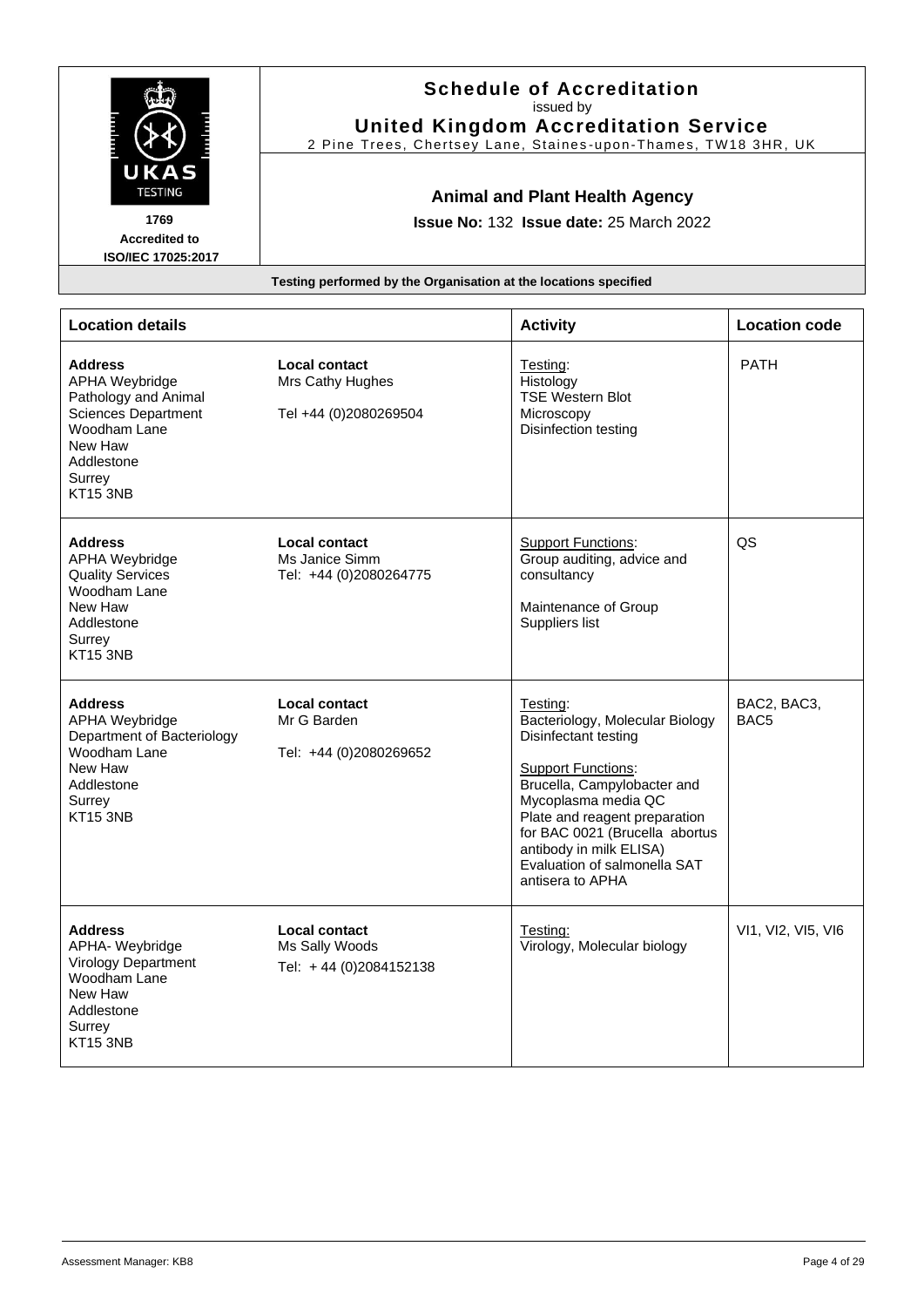|                                                                  | <b>Schedule of Accreditation</b><br>issued by<br><b>United Kingdom Accreditation Service</b><br>2 Pine Trees, Chertsey Lane, Staines-Upon-Thames, TW18 3HR |  |
|------------------------------------------------------------------|------------------------------------------------------------------------------------------------------------------------------------------------------------|--|
| UKAS<br><b>TESTING</b>                                           | <b>Animal and Plant Health Agency</b>                                                                                                                      |  |
| 1769<br><b>Accredited to</b><br>ISO/IEC 17025:2017               | <b>Issue No: 132 Issued: 25 March 2022</b>                                                                                                                 |  |
| Testing performed by the Organisation at the locations specified |                                                                                                                                                            |  |

DETAIL OF ACCREDITATION

| Materials/Products tested                                                                                                       | Type of test/Properties<br>measured/Range of<br>measurement                                         | Standard specifications/<br>Equipment/Techniques used                                                              | Location<br>Code              |
|---------------------------------------------------------------------------------------------------------------------------------|-----------------------------------------------------------------------------------------------------|--------------------------------------------------------------------------------------------------------------------|-------------------------------|
| ANIMALS, TISSUES,<br><b>BIOLOGICAL FLUIDS,</b><br>ANIMAL FEEDS, FOODS,<br><b>MICROBIAL CULTURES</b><br><b>AND ENVIRONMENTAL</b> | <b>BACTERIOLOGY</b>                                                                                 | Documented In-house Standard<br><b>Operating Procedures (SOPs)</b>                                                 |                               |
| SAMPLES AS SPECIFIED                                                                                                            | Testing                                                                                             |                                                                                                                    |                               |
| Unspecified                                                                                                                     | General isolation,<br>characterisation and<br>identification of<br>micro-organisms                  | BA.388 and BA.399                                                                                                  | PEN, STA                      |
| Sheep and Goat Foetuses                                                                                                         | Isolation and determination of<br>presumptive Brucella spp                                          | BA.002 culture and BA.001<br>modified Ziehl-Neelsen stain                                                          | PEN, STA,<br>BAC <sub>5</sub> |
| <b>Bull Sheath Washings</b>                                                                                                     | Antibody detection of<br>C. fetus and C. venerealis                                                 | BA.612 in accordance with<br>Artificial Insemination of Cattle<br>Regulations 1985 by fluorescent<br>antibody test | <b>STA</b>                    |
| <b>Bull Sheath Washings</b>                                                                                                     | Culute and isolation of<br>Campylobacter spp and<br>identification of<br>C. fetus and C. venerealis | BA.007 in accordance with<br>Artificial Insemination of Cattle<br>Regulations 1985 by Culture                      | <b>STA</b>                    |
| Vaginal and Bull Sheath<br>Washings                                                                                             | Trichomonas foetus culture<br>screening                                                             | BA.261 by direct microscopical<br>examination                                                                      | <b>STA</b>                    |
| <b>Equine Genital Tract</b><br>Samples                                                                                          | Examination for the presence<br>of Taylorella equigenitalis                                         | BA.008 as screening for CEMO<br>under the Code of Practice of<br>the Horse Race Betting Levy<br><b>Board</b>       | <b>PEN</b>                    |
| Milk and Bovine Specimens                                                                                                       | Screening for Brucella<br>abortus:                                                                  | Test under the Brucellosis<br>Order 1981                                                                           |                               |
|                                                                                                                                 | a) Rose Bengal Plate Test                                                                           | a) BA.010                                                                                                          | LSW, PEN,<br>STA BAC5         |
|                                                                                                                                 | Microscopical examination<br>b)<br>of abortion materials                                            | b) BA.001                                                                                                          | PEN, STA                      |
|                                                                                                                                 | solation from animal<br>C)<br>tissues and fluids                                                    | <b>BA.002</b><br>C)                                                                                                | PEN, STA<br>BAC <sub>5</sub>  |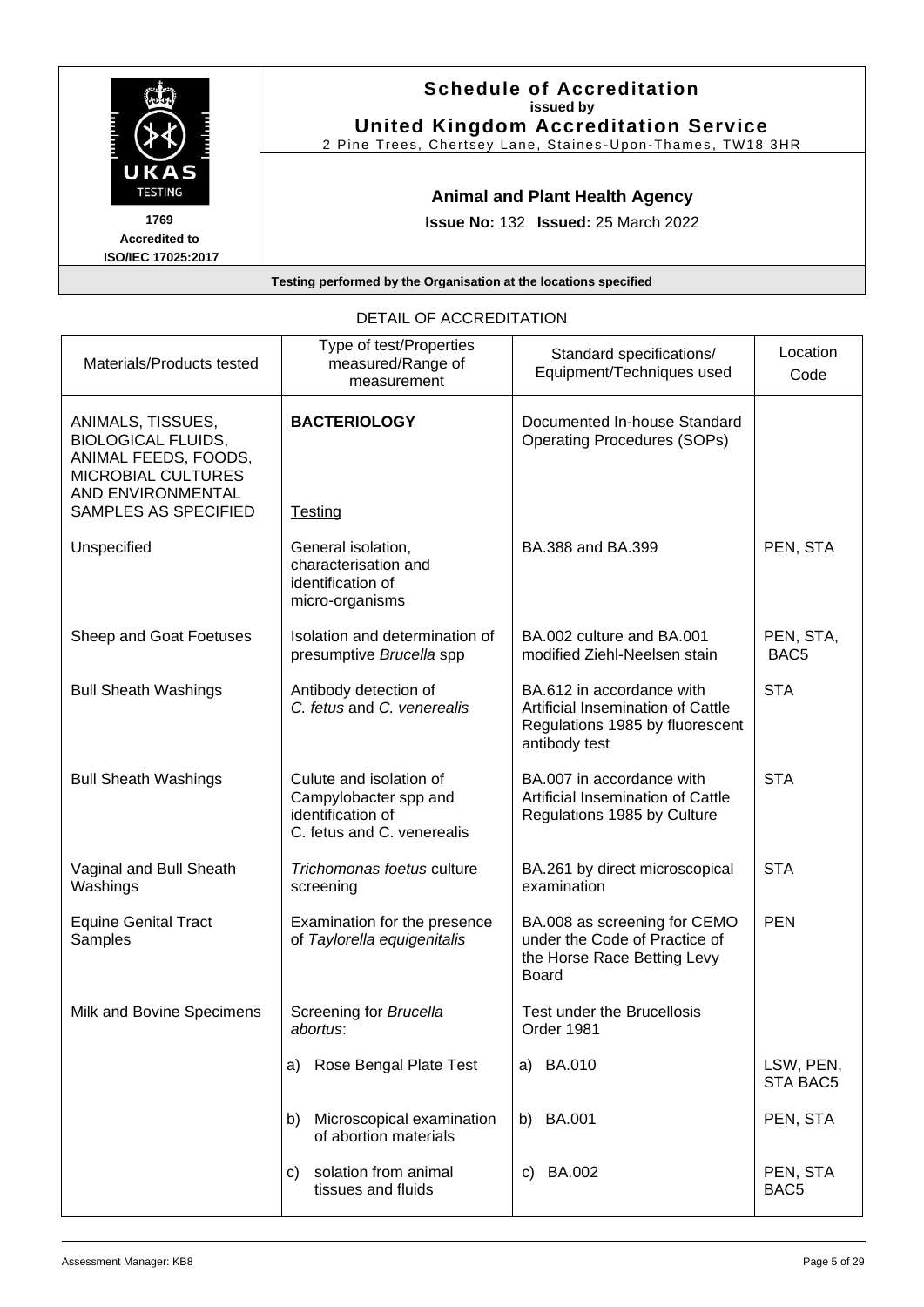|                                                                                                                                                              |                                                             | <b>Schedule of Accreditation</b><br>issued by<br><b>United Kingdom Accreditation Service</b><br>2 Pine Trees, Chertsey Lane, Staines-Upon-Thames, TW18 3HR |                  |
|--------------------------------------------------------------------------------------------------------------------------------------------------------------|-------------------------------------------------------------|------------------------------------------------------------------------------------------------------------------------------------------------------------|------------------|
| UKAS<br><b>TESTING</b>                                                                                                                                       | <b>Animal and Plant Health Agency</b>                       |                                                                                                                                                            |                  |
| 1769<br><b>Accredited to</b><br>ISO/IEC 17025:2017                                                                                                           | <b>Issue No: 132 Issued: 25 March 2022</b>                  |                                                                                                                                                            |                  |
| Testing performed by the Organisation at the locations specified                                                                                             |                                                             |                                                                                                                                                            |                  |
| Materials/Products tested                                                                                                                                    | Type of test/Properties<br>measured/Range of<br>measurement | Standard specifications/<br>Equipment/Techniques used                                                                                                      | Location<br>Code |
| ANIMALS, TISSUES,<br><b>BIOLOGICAL FLUIDS,</b><br>ANIMAL FEEDS, FOODS,<br><b>MICROBIAL CULTURES</b><br>AND ENVIRONMENTAL<br>SAMPLES AS SPECIFIED<br>(cont'd) | <b>BACTERIOLOGY</b> (cont'd)<br>Testing (cont'd)            | Documented In-house Standard<br><b>Operating Procedures (SOPs)</b>                                                                                         |                  |
| Aerobic and Microaerobic<br>Organisms Isolated from                                                                                                          | Screening against<br>antimicrobials to generate a           | BA.016 Antimicrobial<br>susceptibility testing using both                                                                                                  | PEN, STA         |

manual and automated zone

BA.018 by Fimbrial Adhesion

BA.019 by culture methods | STA

BA.502 by SAT and biochemical

SE.067 using microscopical techniques, in accordance with EC Commission Directive

1:2017+A1:2020 confirmation using biochemical and serological tests for the purposes of the Control of Salmonella in Poultry Order (CSPO) (England, Scotland Wales) 2007 supported by BA.506 Salmonella – Isolation from poultry under National Control Programmes for Salmonella in Poultry

**STA** 

**STA** 

PATH

BAC2, NEW

Typing and by slide agglutination

reading

Detection of *Brachyspira* spp | BA.048 by IFAT | STA

tests

Isolation of *Salmonella* spp Method No BA.504 based on

2003/126/EC

BS EN ISO 6579-

susceptibility profile

isolates

*Brachyspira* Cultures | Identification of *Brachyspira* 

Feeding Stuffs **Detection of constituents of** 

spp

Typing of *Escherichia coli*

Isolation of *Brachyspira* 

*hyodysenteriae*

animal origin

Disease Situations

*E coli* Cultures Isolated from Pig, Sheep and Cattle

Pig Intestinal and Faecal

Pig Intestinal and Faecal

Feeding Stuffs, Faecal Samples, Tissue and Environmental samples (dust, boot swabs and egg

**Samples** 

Samples

shells)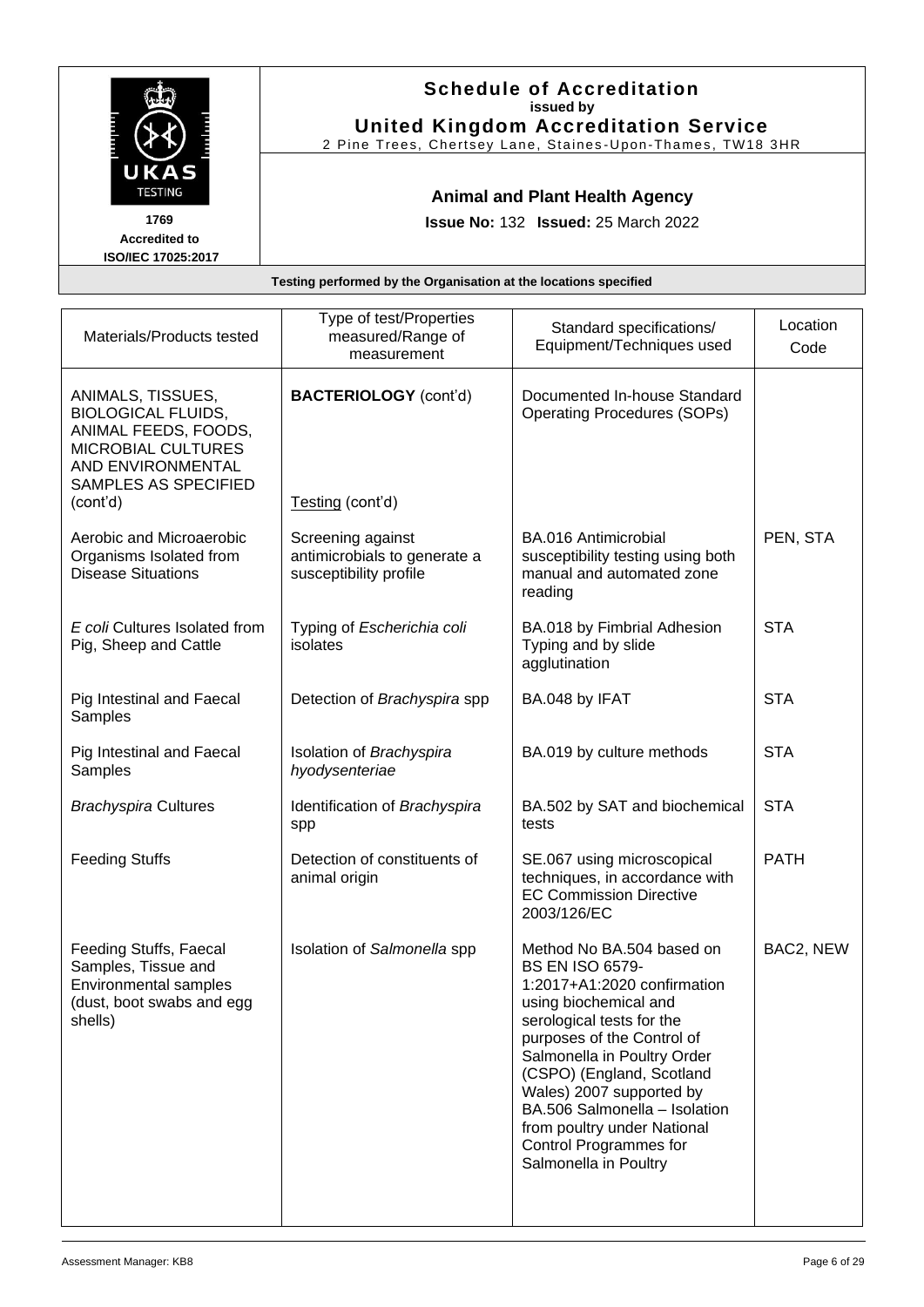|                                                                                     | <b>Schedule of Accreditation</b><br>issued by<br><b>United Kingdom Accreditation Service</b><br>2 Pine Trees, Chertsey Lane, Staines-Upon-Thames, TW18 3HR |
|-------------------------------------------------------------------------------------|------------------------------------------------------------------------------------------------------------------------------------------------------------|
| UKAS<br><b>TESTING</b><br>1769<br><b>Accredited to</b><br><b>ISO/IEC 17025:2017</b> | <b>Animal and Plant Health Agency</b><br><b>Issue No: 132 Issued: 25 March 2022</b>                                                                        |
|                                                                                     | Testing performed by the Organisation at the locations specified                                                                                           |
|                                                                                     | Type of test/Properties<br>ocation<br>$C$ tondord onooifiootional                                                                                          |

| Materials/Products tested                                                                                                                                    | Type of test ridenties<br>measured/Range of<br>measurement           | Standard specifications/<br>Equipment/Techniques used                                                                                                                                                                                                                                                                                                              | Location<br>Code      |
|--------------------------------------------------------------------------------------------------------------------------------------------------------------|----------------------------------------------------------------------|--------------------------------------------------------------------------------------------------------------------------------------------------------------------------------------------------------------------------------------------------------------------------------------------------------------------------------------------------------------------|-----------------------|
| ANIMALS, TISSUES,<br><b>BIOLOGICAL FLUIDS,</b><br>ANIMAL FEEDS, FOODS,<br><b>MICROBIAL CULTURES</b><br>AND ENVIRONMENTAL<br>SAMPLES AS SPECIFIED<br>(cont'd) | <b>BACTERIOLOGY</b> (cont'd)<br>Testing (cont'd)                     | Documented In-house Standard<br><b>Operating Procedures (SOPs)</b>                                                                                                                                                                                                                                                                                                 |                       |
| 4,000 Whole Eggs                                                                                                                                             | Detection of Salmonella spp.<br>(motile)<br>(Confirmation)           | BA.504 documented in house<br>method based on BS EN ISO<br>6579-1:2017+A12020<br>(employing MSRV) for matrices<br>as required for the purposes of<br>testing in accordance with<br>Control of Salmonella in Poultry<br>Orders*:<br><b>CSPO 2007</b><br><b>CSBO 2009</b><br><b>CSTO 2009</b><br>* refer to www. gov.uk for<br>current laboratory approval<br>status | <b>NEW</b>            |
| Environmental samples<br>Poultry caecal contents and<br>neck skins                                                                                           | Detection, identification and<br>enumeration of Campylobacter<br>spp | BAC0286 and BAC0287<br>Confirmation based on ISO<br>10272-1:2017 for the purposes<br>of the Commission Decision<br>2007/513/EC                                                                                                                                                                                                                                     | BAC <sub>2</sub>      |
| Suspect Campylobacter<br>colonies from sheep blood<br>agar                                                                                                   | Identification of<br>Campylobacter coli and<br>Campyllobacter jejuni | Identification using BAC0334<br><b>Bruker MALDI TOF instrument</b>                                                                                                                                                                                                                                                                                                 | BAC <sub>2</sub>      |
| <b>Badger Tissues and Body</b><br>Fluids                                                                                                                     | Isolation of Mycobacterium<br>spp                                    | TB Diagnosis BA. 608, BA.609,<br>BA.610, BA.611                                                                                                                                                                                                                                                                                                                    | <b>STA</b>            |
| Tissues, Faeces and Body<br><b>Fluids</b>                                                                                                                    | Isolation of Salmonella spp                                          | BA.325, using selenite, BGAN<br>and XLD                                                                                                                                                                                                                                                                                                                            | PEN, STA,<br>NEW, CAR |
| <b>Tissue and Faecal Samples</b>                                                                                                                             | Isolation and identification of<br>E. coli 0157                      | BA.031 using magnetic particle<br>separation and latex<br>confirmatory test (Oxoid)                                                                                                                                                                                                                                                                                | <b>STA</b>            |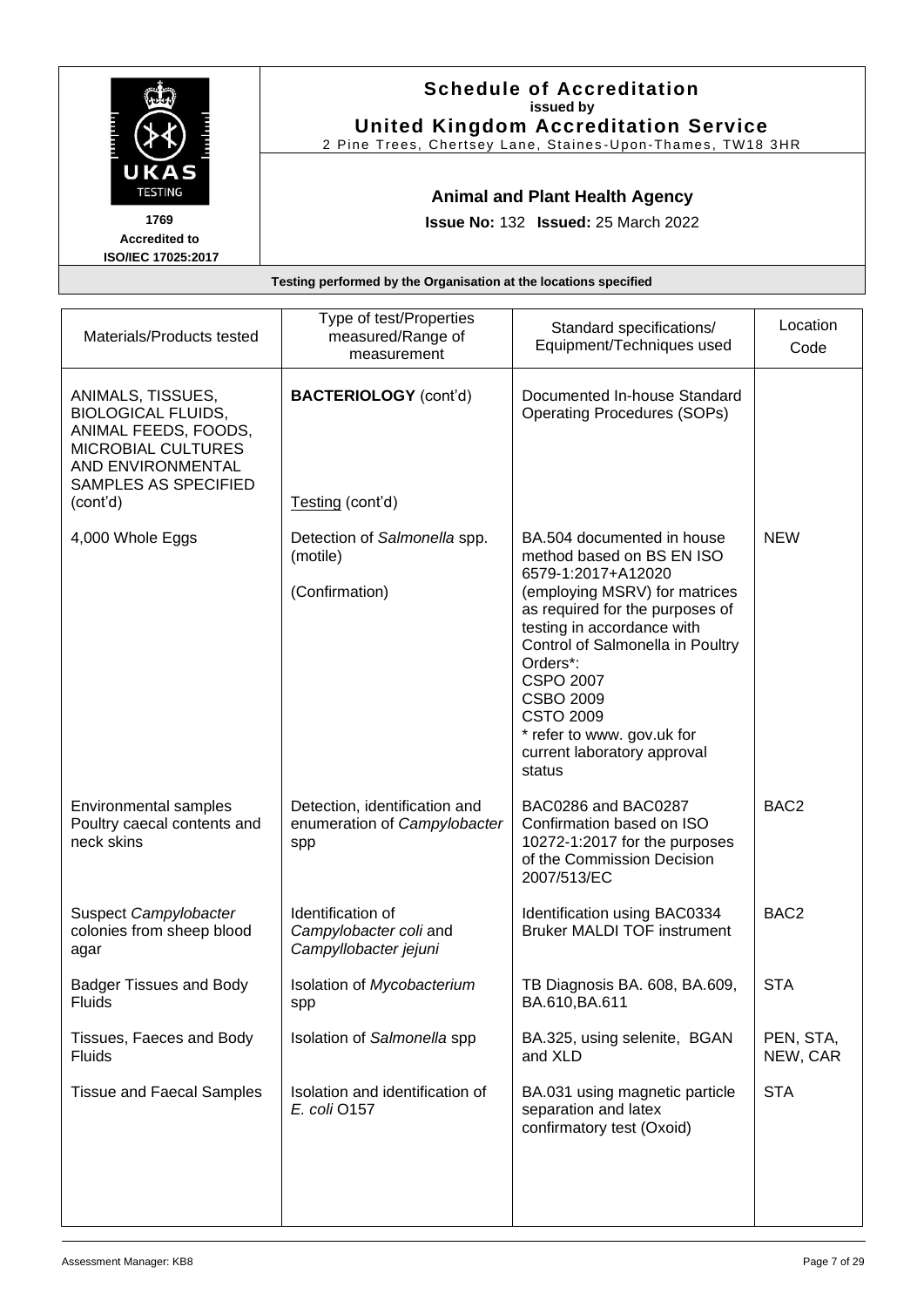|                                                                              | <b>Schedule of Accreditation</b><br>issued by<br><b>United Kingdom Accreditation Service</b><br>2 Pine Trees, Chertsey Lane, Staines-Upon-Thames, TW18 3HR |
|------------------------------------------------------------------------------|------------------------------------------------------------------------------------------------------------------------------------------------------------|
| UKAS<br><b>TESTING</b><br>1769<br><b>Accredited to</b><br>ISO/IEC 17025:2017 | <b>Animal and Plant Health Agency</b><br><b>Issue No: 132 Issued: 25 March 2022</b>                                                                        |
|                                                                              | Testing performed by the Organisation at the locations specified                                                                                           |
|                                                                              | Tyne of test/Properties                                                                                                                                    |

| Materials/Products tested                                                                                                                             | Type of test/Properties<br>measured/Range of<br>measurement                            | Standard specifications/<br>Equipment/Techniques used                                                                                                                                                                                                   | Location<br>Code |
|-------------------------------------------------------------------------------------------------------------------------------------------------------|----------------------------------------------------------------------------------------|---------------------------------------------------------------------------------------------------------------------------------------------------------------------------------------------------------------------------------------------------------|------------------|
| ANIMALS, TISSUES,<br><b>BIOLOGICAL FLUIDS,</b><br>ANIMAL FEEDS, FOODS,<br>MICROBIAL CULTURES<br>AND ENVIRONMENTAL<br>SAMPLES AS SPECIFIED<br>(cont'd) | <b>BACTERIOLOGY</b> (cont'd)<br>Testing (cont'd)                                       | Documented In-house Standard<br><b>Operating Procedures (SOPs)</b>                                                                                                                                                                                      |                  |
| <b>Tissue Smears</b>                                                                                                                                  | Demonstration of the presence<br>of Streptococcus suis Type II                         | BA.039 by Fluorescent Antibody<br>Technique                                                                                                                                                                                                             | <b>STA</b>       |
| <b>Tissue Smears or Cultures</b>                                                                                                                      | Screening for Clostridium<br>novyi B, Clostridium septicum<br>and Clostridium chauvoei | BA.017 by FAT using VRMD<br>conjugates                                                                                                                                                                                                                  | PEN, STA         |
| <b>Streptococci Cultures</b>                                                                                                                          | Lancefield antigen grouping                                                            | BA.045 using direct<br>precipitation, or commercial kits                                                                                                                                                                                                | <b>STA</b>       |
| <b>Processed Animal Protein</b>                                                                                                                       | <b>Enumeration of Clostridium</b><br>perfringens                                       | Method BA.081 based on BS<br>EN ISO 7937:2004 for the<br>purpose of the Animal By-<br>Products (Enforcement)<br>Regulations 2013                                                                                                                        | <b>NEW</b>       |
| <b>Processed Animal Protein</b>                                                                                                                       | Enumeration of<br>Enterobacteriaceae                                                   | Method No BA.083 based on<br>BS EN ISO 21528:2017<br>for the purpose of the Animal<br>By-Products (Enforcement)<br>Regulations 2013                                                                                                                     | <b>NEW</b>       |
| <b>Processed Animal Protein</b><br>Samples and Compost and<br><b>Biogas</b>                                                                           | Detection<br>Salmonella spp (confirmed)                                                | Documented In-house methods<br>CBU0252 based on BS EN ISO<br>6579-1:2017+A1:2020 for the<br>purpose of the Animal By-<br>Products (Enforcement)<br>Regulation (ABPR) 2013<br>(amended 2015) implementing<br>Regulation (EU) No 142/2011<br>(as amended) | <b>NEW</b>       |
| <b>Faecal Samples</b>                                                                                                                                 | <b>Isolation of Yersinia</b><br>enterocolitica                                         | BA.103 by culture methods                                                                                                                                                                                                                               | <b>PEN</b>       |
| <b>Streptococci Cultures</b>                                                                                                                          | <b>Typing</b>                                                                          | BA.112 using latex kit                                                                                                                                                                                                                                  | PEN, STA         |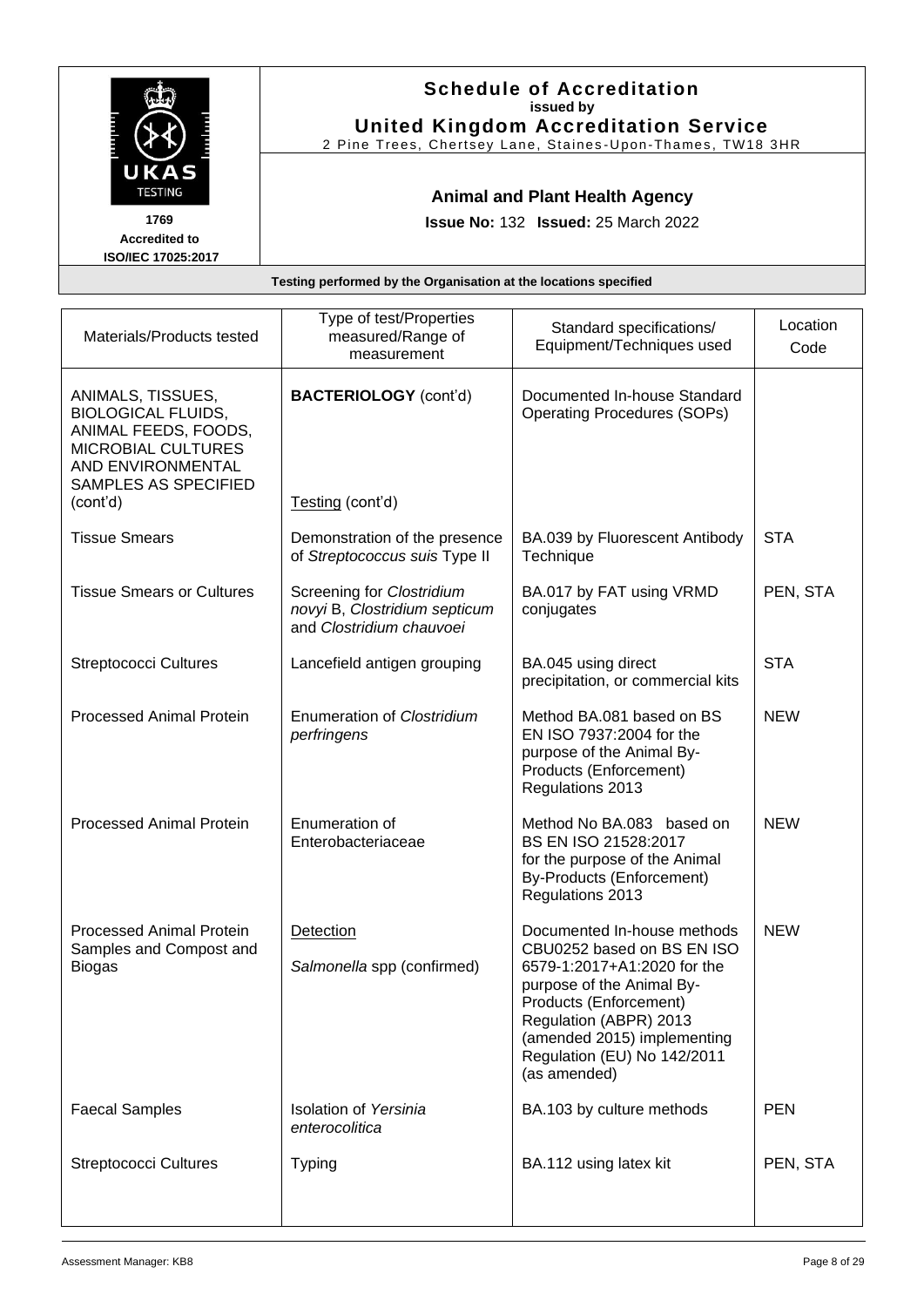|                                                        | <b>Schedule of Accreditation</b><br>issued by<br><b>United Kingdom Accreditation Service</b><br>2 Pine Trees, Chertsey Lane, Staines-Upon-Thames, TW18 3HR |
|--------------------------------------------------------|------------------------------------------------------------------------------------------------------------------------------------------------------------|
| UKAS<br><b>TESTING</b><br>1769<br><b>Accredited to</b> | <b>Animal and Plant Health Agency</b><br><b>Issue No: 132 Issued: 25 March 2022</b>                                                                        |
| ISO/IEC 17025:2017                                     |                                                                                                                                                            |
|                                                        | Testing performed by the Organisation at the locations specified                                                                                           |
|                                                        | Tyne of test/Properties                                                                                                                                    |

| Materials/Products tested                                                                                                                             | Type of test/Properties<br>measured/Range of<br>measurement                                                                 | Standard specifications/<br>Equipment/Techniques used                                                                                                                 | Location<br>Code                              |
|-------------------------------------------------------------------------------------------------------------------------------------------------------|-----------------------------------------------------------------------------------------------------------------------------|-----------------------------------------------------------------------------------------------------------------------------------------------------------------------|-----------------------------------------------|
| ANIMALS, TISSUES,<br><b>BIOLOGICAL FLUIDS,</b><br>ANIMAL FEEDS, FOODS,<br>MICROBIAL CULTURES<br>AND ENVIRONMENTAL<br>SAMPLES AS SPECIFIED<br>(cont'd) | <b>BACTERIOLOGY</b> (cont'd)<br>Testing (cont'd)                                                                            | Documented In-house Standard<br><b>Operating Procedures (SOPs)</b>                                                                                                    |                                               |
| Presumptive Cultures of<br>Taylorella equigenitalis                                                                                                   | Detection of the presence of<br>phosphatase                                                                                 | BA.140 by slide test                                                                                                                                                  | <b>PEN</b>                                    |
| Intestinal Mucosa (Porcine)                                                                                                                           | Demonstration of the presence<br>of Lawsonia intracellularis                                                                | BA. 001 modified ZN staining<br>technique                                                                                                                             | PEN, STA                                      |
| <b>Tissue Smears</b>                                                                                                                                  | Demonstration of the presence<br>of Chlamydia psittaci, Brucella<br>spp and other similarly<br>staining acid-fast organisms | BA.001 by modified<br>Ziehl-Neelsen staining                                                                                                                          | CAR, PEN,<br>STA,<br>THI, SHR,<br><b>BURY</b> |
| <b>Tissues</b>                                                                                                                                        | Isolation of Listeria spp                                                                                                   | <b>BA.172</b>                                                                                                                                                         | PEN, STA                                      |
| Swabs from Birds                                                                                                                                      | Isolation of Salmonella spp for<br>export certification                                                                     | CBU0169 based on Edwards<br>and Ewing<br>(ISBN 0444 009817) using<br>selective media (eg selenite)                                                                    | BAC <sub>2</sub>                              |
| <b>Brucella Cultures</b>                                                                                                                              | Classification of Brucella spp<br>to species and biovar level                                                               | BAC0167, BAC0168, BAC0169,<br>BAC0170, BAC0171, BAC0172,<br><b>BAC0173</b>                                                                                            | BAC <sub>5</sub>                              |
| <b>Campylobacter Cultures</b>                                                                                                                         | Campylobacter spp -<br>confirmation of speciation and<br>sub-speciation                                                     | <b>BAC0089</b>                                                                                                                                                        | BAC2, STA                                     |
| Salmonella Cultures                                                                                                                                   | Antimicrobial surveillance for<br>susceptibility                                                                            | CBU0020 using disc diffusion<br>based on British Society for<br>Antimicrobial Chemotherapy                                                                            | PEN, BAC2                                     |
| Salmonella Cultures                                                                                                                                   | Serotyping of Salmonella spp                                                                                                | Agglutination tests CBU0001<br>(somatic antigens), and<br>CBU0005 (flagella antigens),<br>CBU0043, CBU0044,<br>CBU0045, CBU0075,<br>based on Kauffman-White<br>scheme | PEN, BAC2                                     |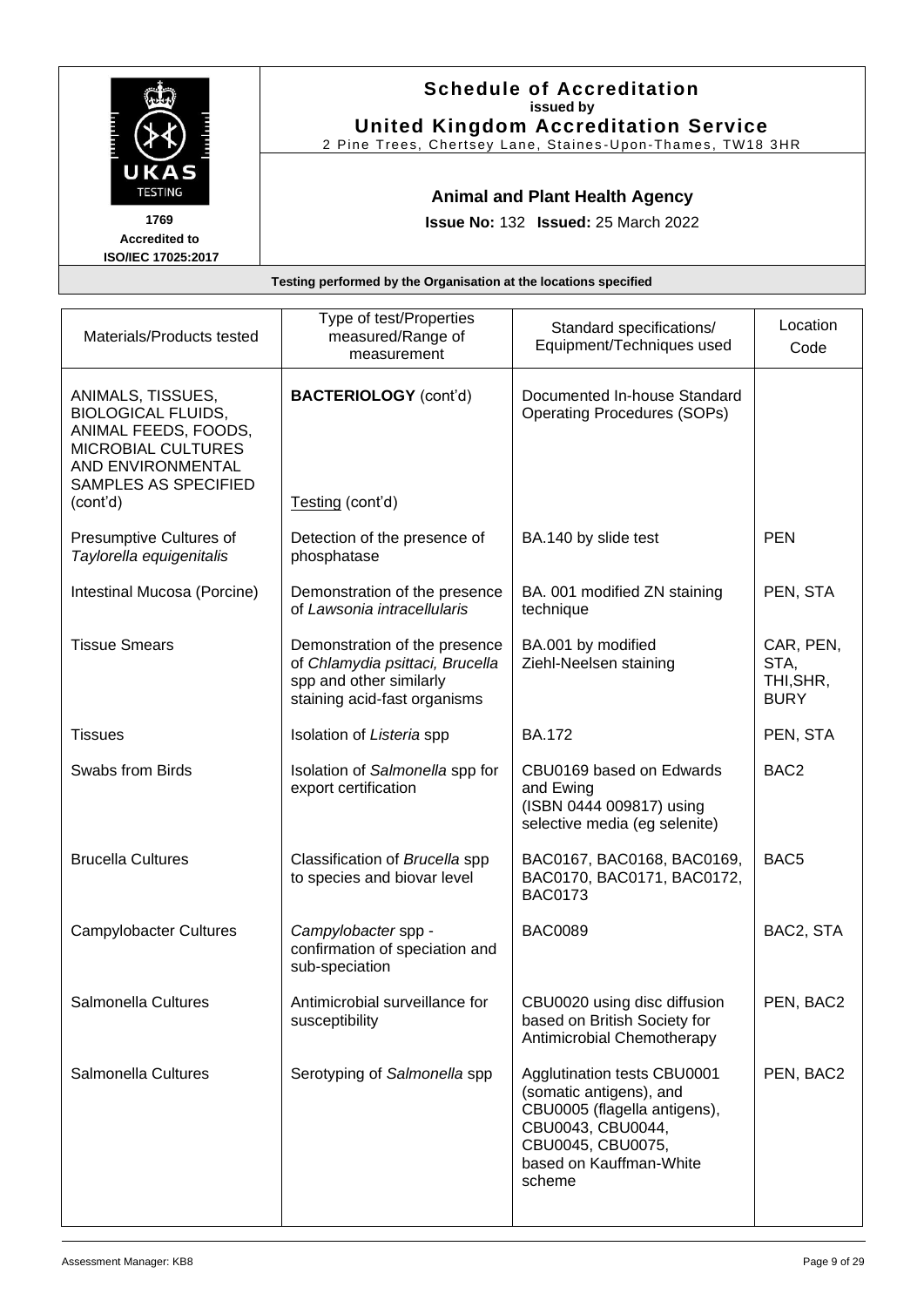|                                                                              |                                                                                     | <b>Schedule of Accreditation</b><br>issued by<br><b>United Kingdom Accreditation Service</b><br>2 Pine Trees, Chertsey Lane, Staines-Upon-Thames, TW18 3HR |                                  |
|------------------------------------------------------------------------------|-------------------------------------------------------------------------------------|------------------------------------------------------------------------------------------------------------------------------------------------------------|----------------------------------|
| UKAS<br><b>TESTING</b><br>1769<br><b>Accredited to</b><br>ISO/IEC 17025:2017 | <b>Animal and Plant Health Agency</b><br><b>Issue No: 132 Issued: 25 March 2022</b> |                                                                                                                                                            |                                  |
| Testing performed by the Organisation at the locations specified             |                                                                                     |                                                                                                                                                            |                                  |
| Materials/Products tested                                                    | Type of test/Properties<br>measured/Range of                                        | Standard specifications/<br>Equipment/Techniques used                                                                                                      | Location<br>$\sim$ $\sim$ $\sim$ |

| Materials/Products tested                                                                                                                                    | measured/Range of<br>measurement                                                                                                     | Standard specifications/<br>Equipment/Techniques used                                                                                                                                                | Location<br>Code                                   |
|--------------------------------------------------------------------------------------------------------------------------------------------------------------|--------------------------------------------------------------------------------------------------------------------------------------|------------------------------------------------------------------------------------------------------------------------------------------------------------------------------------------------------|----------------------------------------------------|
| ANIMALS, TISSUES,<br><b>BIOLOGICAL FLUIDS,</b><br>ANIMAL FEEDS, FOODS,<br><b>MICROBIAL CULTURES</b><br>AND ENVIRONMENTAL<br>SAMPLES AS SPECIFIED<br>(cont'd) | <b>BACTERIOLOGY</b> (cont'd)<br>Testing (cont'd)                                                                                     | Documented In-house Standard<br><b>Operating Procedures (SOPs)</b>                                                                                                                                   |                                                    |
|                                                                                                                                                              |                                                                                                                                      |                                                                                                                                                                                                      |                                                    |
| Salmonella Cultures                                                                                                                                          | Differentiation of Salmovac<br>440 and Avipro (T and E)<br>vaccine strains using<br>auxotrophic and antibiotic<br>resistance markers | CBU0266 minimal media and<br>antimicrobial incorporated agar<br>media and CBU0020 using disc<br>diffusion based on British<br>Society for Antimicrobial<br>Chemotherapy                              | BAC <sub>2</sub>                                   |
| Salmonella enteritidis and<br>Salmonella typhimurium,<br>Cultures                                                                                            | Phage typing                                                                                                                         | CBU0146, based on The<br><b>Central Public Health</b><br>Laboratory (Colindale) typing<br>schemes                                                                                                    | BAC <sub>2</sub>                                   |
| Microbial Cultures, tissues<br>and faeces                                                                                                                    | Detection of Mycobacteria                                                                                                            | BA.562 Kinyoun cold stain for<br>Acid Alcohol Fast Bacilli (AAFB)                                                                                                                                    | CAR, LSW,<br>PEN, STA,<br>THI, BURY,<br><b>SHR</b> |
| Mycoplasma Cultures                                                                                                                                          | Identification of species                                                                                                            | <b>BAC0068</b>                                                                                                                                                                                       | BAC <sub>5</sub>                                   |
| Animal tissues                                                                                                                                               | Detection of Mycobacteria                                                                                                            | TB Diagnosis BA. 608, BA.609,<br>BA.610, BA.611 using the<br>Mycobacteria Growth Indicator<br>Tubes (MGIT) in conjunction<br>with and solid agar culture,<br>supported by BA. 562 manual<br>staining | LSW, STA,<br><b>PEN</b>                            |
| <b>Bovine Faeces</b>                                                                                                                                         | Detection of Mycobacterium<br>avium subspecies<br>paratuberculosis (MAP)                                                             | SOP BA.505 by liquid culture<br>system (Treks Diagnostic)                                                                                                                                            | <b>STA</b>                                         |
| Salmonella Cultures                                                                                                                                          | Serological identification of<br>Salmonella spp                                                                                      | BA.079 using slide agglutination<br>test                                                                                                                                                             | BAC <sub>2</sub> ,<br>NEW, PEN,<br>STA, CAR        |
|                                                                                                                                                              |                                                                                                                                      |                                                                                                                                                                                                      |                                                    |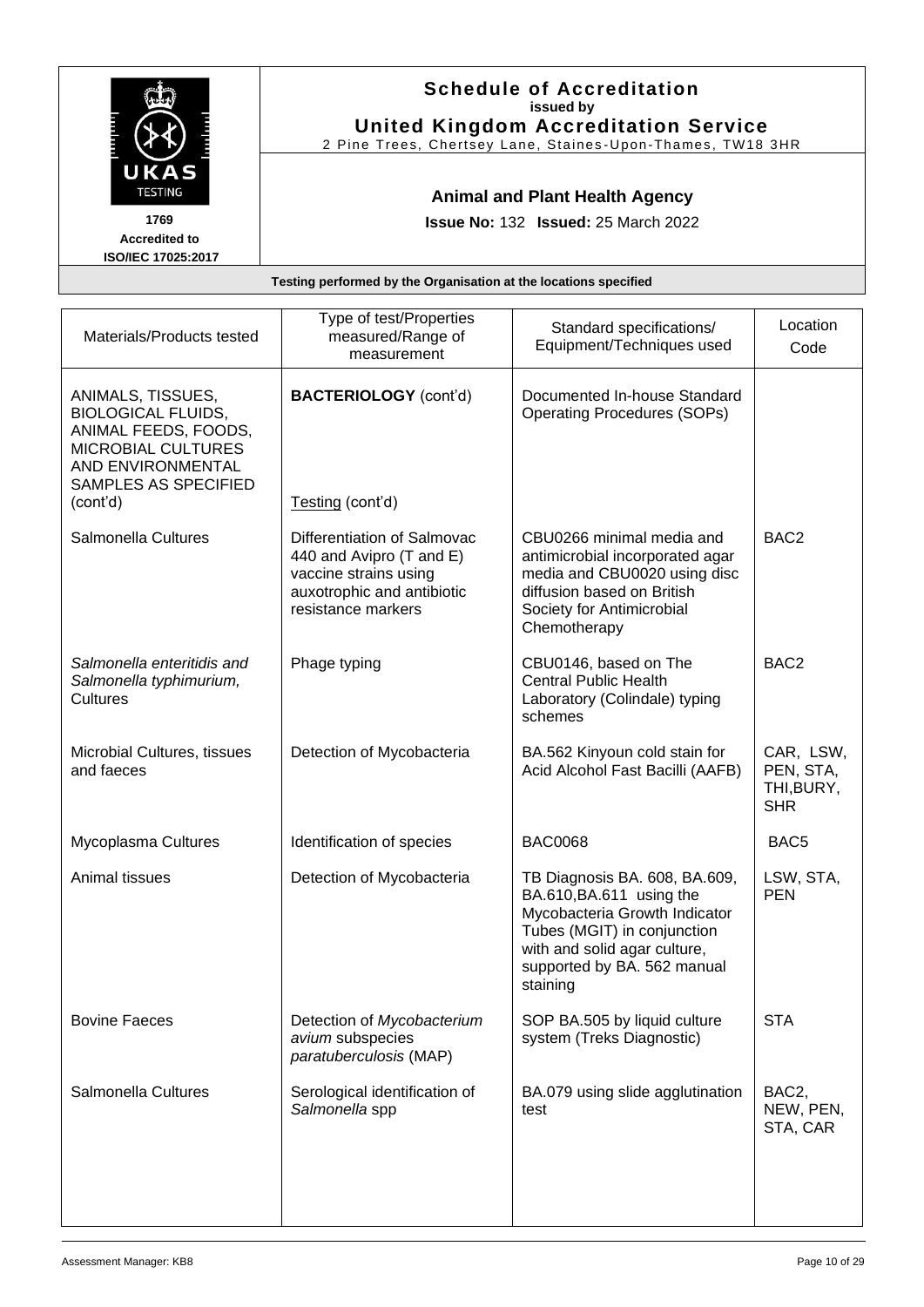|                                                                              | <b>Schedule of Accreditation</b><br>issued by<br><b>United Kingdom Accreditation Service</b><br>2 Pine Trees, Chertsey Lane, Staines-Upon-Thames, TW18 3HR |                          |          |
|------------------------------------------------------------------------------|------------------------------------------------------------------------------------------------------------------------------------------------------------|--------------------------|----------|
| UKAS<br><b>TESTING</b><br>1769<br><b>Accredited to</b><br>ISO/IEC 17025:2017 | <b>Animal and Plant Health Agency</b><br><b>Issue No: 132 Issued: 25 March 2022</b>                                                                        |                          |          |
| Testing performed by the Organisation at the locations specified             |                                                                                                                                                            |                          |          |
| <b>March 2008 / Dec 1908 / Links And Address 1908</b>                        | Type of test/Properties                                                                                                                                    | Standard specifications/ | Location |

| Materials/Products tested                                                                                                                        | i ypu ur tudi i rupurtiud<br>measured/Range of<br>measurement                                                                                   | Standard specifications/<br>Equipment/Techniques used                                                                                                                                                        | Location<br>Code |
|--------------------------------------------------------------------------------------------------------------------------------------------------|-------------------------------------------------------------------------------------------------------------------------------------------------|--------------------------------------------------------------------------------------------------------------------------------------------------------------------------------------------------------------|------------------|
| ANIMALS, TISSUES,<br><b>BIOLOGICAL FLUIDS,</b><br>ANIMAL FEEDS, FOODS,<br><b>MICROBIAL CULTURES</b><br>AND ENVIRONMENTAL<br>SAMPLES AS SPECIFIED | <b>BACTERIOLOGY</b> (cont'd)                                                                                                                    | Documented In-house Standard<br><b>Operating Procedures (SOPs)</b>                                                                                                                                           |                  |
| (cont'd)                                                                                                                                         | Testing (cont'd)                                                                                                                                |                                                                                                                                                                                                              |                  |
| <b>Composts and Biogas</b>                                                                                                                       | Isolation and enumeration of<br>$\beta$ - glucuronidase positive<br>E. coli                                                                     | BA.507 based on BS EN ISO<br>16649-2:2001 for the purposes<br>of the Animal By Products<br>Regulation 2013 in accordance<br>with EU Animal By Products<br>Regulation 1069/2009 and EU<br>Regulation 142/2011 | <b>NEW</b>       |
| <b>DISINFECTANTS FOR</b><br><b>VETERINARY USE</b>                                                                                                | <b>Efficacy Testing</b>                                                                                                                         | Documented In-house Standard<br><b>Operating Procedures (SOPs)</b>                                                                                                                                           |                  |
|                                                                                                                                                  | <b>Bactericidal Efficacy</b>                                                                                                                    | BAC0154 based on<br>BS 6734:1986 &<br>BS 6734:2004                                                                                                                                                           | BAC <sub>2</sub> |
|                                                                                                                                                  | <b>Efficacy against Newcastle</b><br><b>Disease Virus</b><br>Determination of virus titres in<br>a pre-determined disinfectant<br>concentration | QCU0408 using bioassay based<br>on BS 6734:1986 and BS<br>6734:2004                                                                                                                                          | <b>PATH</b>      |
|                                                                                                                                                  | Determination of the effective<br>disinfectant concentration<br>range for Newcastle Disease<br><b>Virus</b>                                     | QCU0482 using bioassay and a<br>known virus concentration                                                                                                                                                    | <b>PATH</b>      |
| TISSUE AS SPECIFIED                                                                                                                              | <b>HISTOLOGY</b><br>Testing                                                                                                                     | Documented In-house Standard<br><b>Operating Procedures (SOPs)</b>                                                                                                                                           |                  |
| Formalin-fixed Animal<br><b>Central Nervous System</b>                                                                                           | Detection of abnormal prion<br>protein PrP                                                                                                      | NEU028 (and supporting<br>SOPs), by staining with H&E<br>and IHC R145 and light<br>microscopy. For compliance<br>with Regulation (EC) 999/2001                                                               | <b>PATH</b>      |
|                                                                                                                                                  |                                                                                                                                                 |                                                                                                                                                                                                              |                  |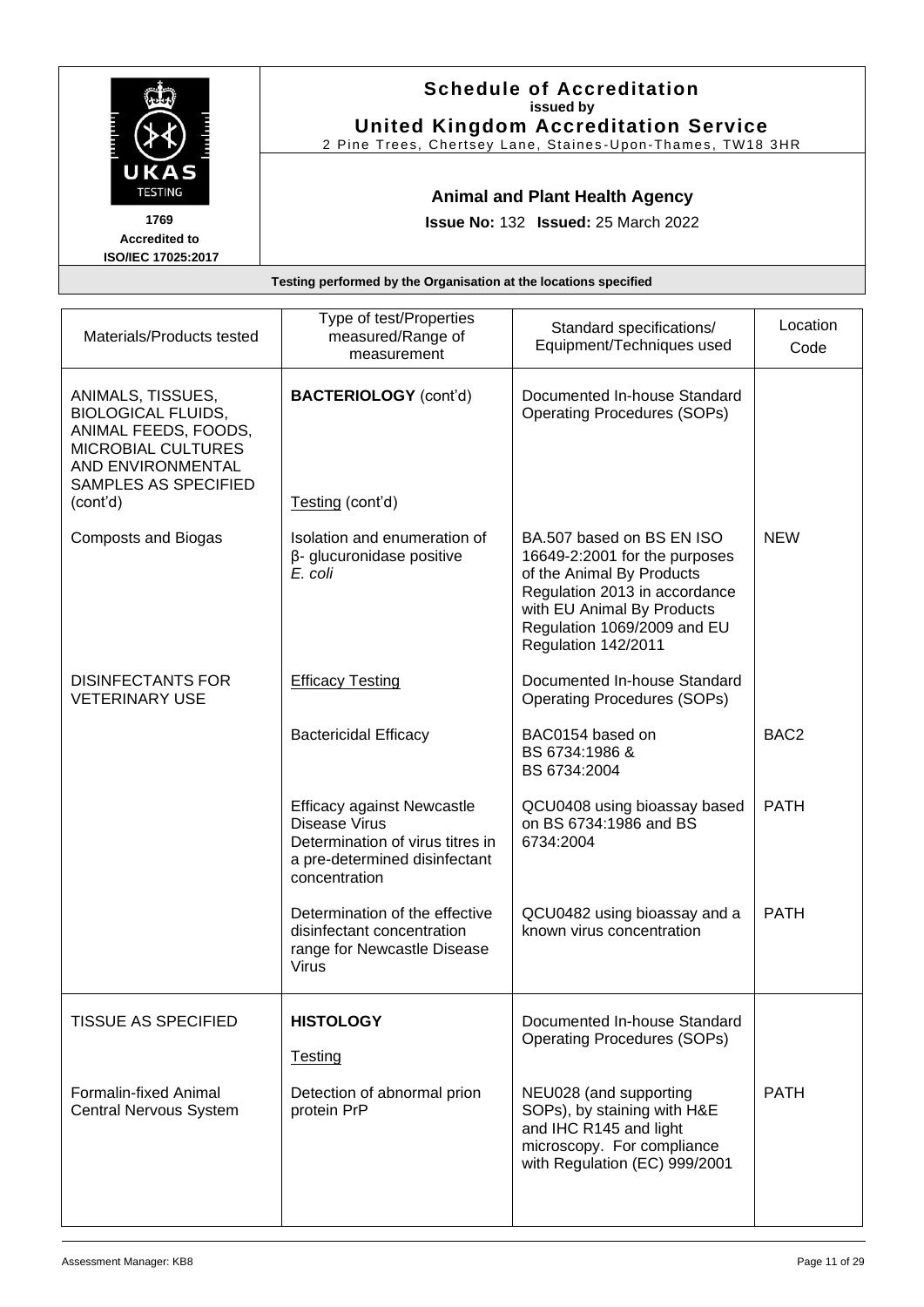|                                                                              | <b>Schedule of Accreditation</b><br>issued by<br><b>United Kingdom Accreditation Service</b><br>2 Pine Trees, Chertsey Lane, Staines-Upon-Thames, TW18 3HR |  |
|------------------------------------------------------------------------------|------------------------------------------------------------------------------------------------------------------------------------------------------------|--|
| UKAS<br><b>TESTING</b><br>1769<br><b>Accredited to</b><br>ISO/IEC 17025:2017 | <b>Animal and Plant Health Agency</b><br><b>Issue No: 132 Issued: 25 March 2022</b>                                                                        |  |
| Testing performed by the Organisation at the locations specified             |                                                                                                                                                            |  |
|                                                                              | Tung of toot/Droporties                                                                                                                                    |  |

| Materials/Products tested                                                                                                       | Type of test/Properties<br>measured/Range of<br>measurement                            | Standard specifications/<br>Equipment/Techniques used                                                                                                                                                                                                                                | Location<br>Code                       |
|---------------------------------------------------------------------------------------------------------------------------------|----------------------------------------------------------------------------------------|--------------------------------------------------------------------------------------------------------------------------------------------------------------------------------------------------------------------------------------------------------------------------------------|----------------------------------------|
| <b>TISSUE AS SPECIFIED</b>                                                                                                      | <b>IMMUNOLOGY</b>                                                                      | Documented In-house Standard<br><b>Operating Procedures (SOPs)</b>                                                                                                                                                                                                                   |                                        |
| <b>Bovine Plasma</b>                                                                                                            | Detection of gamma interferon<br>$(IFN-\gamma)$ in whole blood culture<br>supernatants | BAC0099, BAC0100 and<br>supported by BAC0266 using<br>Bovigam Gamma ELISA kit.                                                                                                                                                                                                       | NEW, CAR,<br><b>THI</b>                |
| ANIMAL FEED, TISSUES,<br><b>BIOLOGICAL FLUIDS AND</b><br>MICROBIAL CULTURES AS<br><b>SPECIFIED</b>                              | <b>MOLECULAR BIOLOGY</b>                                                               |                                                                                                                                                                                                                                                                                      |                                        |
| Animal tissues, swabs,<br>pooled swabs, whole blood,<br>cell supernatants, semen,<br>serum, bulk milk and<br>bacterial cultures | Detection and/or<br>identification of veterinary<br>DNA or RNA                         | GP.027 Flexible and Fixed<br>Scope Accreditation<br>Management supported by<br>AP.56 (APHA Test<br>Management)<br>Methods developed and<br>validated using endpoint PCR<br>with gel analysis of products<br>and real Time PCR using<br>manual or robotic extraction and<br>test kits | Sites with<br>relevant<br>fixed scopes |
| <b>Newcastle Disease Virus</b><br>Isolate                                                                                       | <b>Nucleotide Sequencing</b>                                                           | VI.448 plus supporting SOPs,<br>by RT-PCR                                                                                                                                                                                                                                            | VI <sub>6</sub>                        |
| Avian Influenza H5 and H7<br>isolates                                                                                           | <b>Nucleotide Sequencing</b>                                                           | VI.545 plus supporting SOPs,<br>by RT-PCR using Stratagene<br>MX3000/4000 or AriaMX<br>instrumentation.                                                                                                                                                                              | VI <sub>6</sub>                        |
| Avian Tissues, Swabs and<br>Fluids                                                                                              | Detection of H5 Eurasian<br>influenza virus gene<br>(screening test)                   | VI.492 real time RT PCR using<br>Stratagene MX 3000/4000 or<br>AriaMX instrumentation                                                                                                                                                                                                | VI <sub>6</sub>                        |
| Avian Tissues, Swabs and<br><b>Fluids</b>                                                                                       | Detection of viruses of subtype<br>N8 avian influenza virus (AIV)                      | VI.684 Reverse transcription<br>Realtime (RRT-) PCR using<br>Stratgene MX3000/4000 or<br>AriaMX instrumentation for<br>the detection of avian influenza<br>viruses of subtype N8                                                                                                     | VI <sub>6</sub>                        |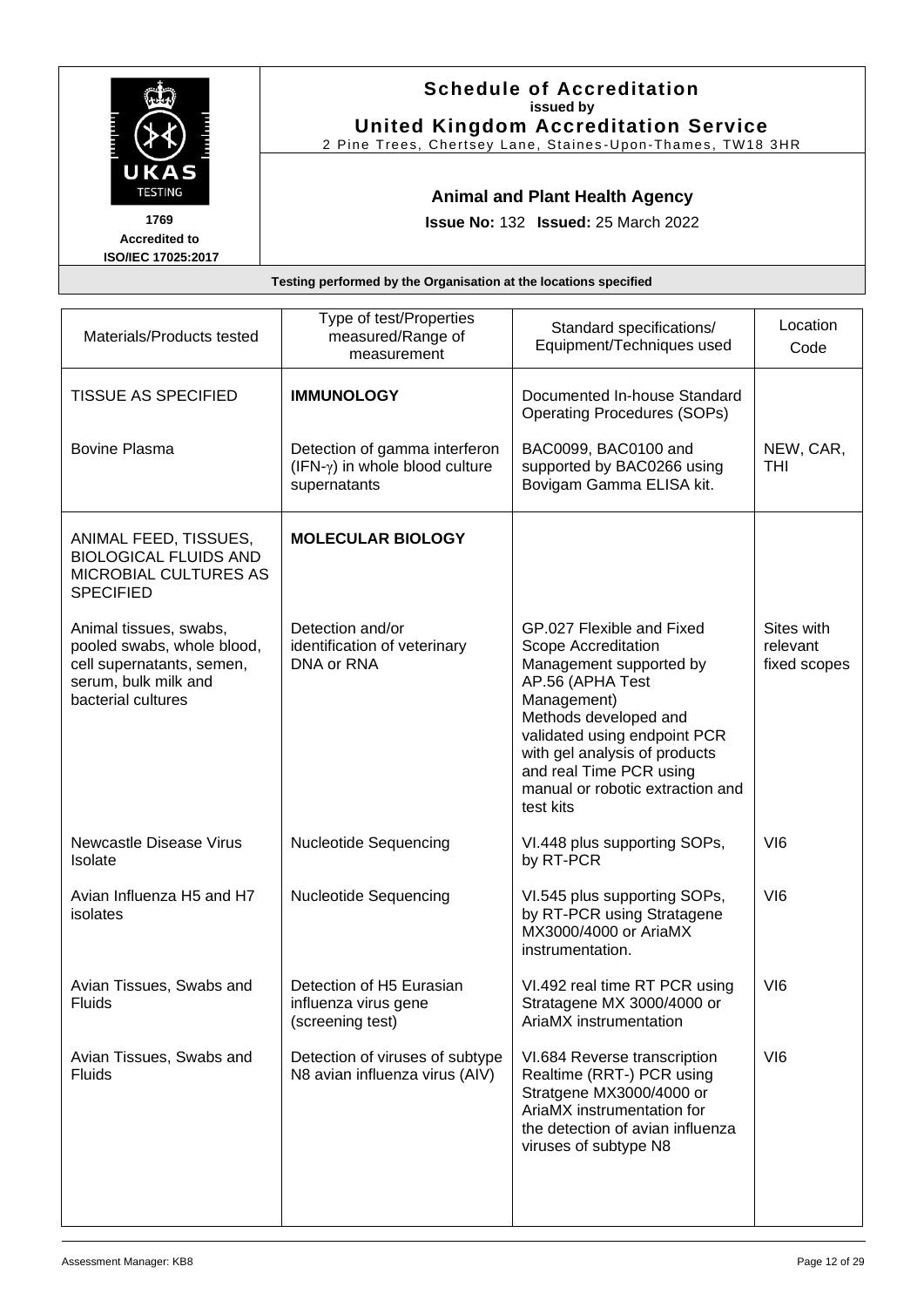|                                                        | <b>Schedule of Accreditation</b><br>issued by<br><b>United Kingdom Accreditation Service</b><br>2 Pine Trees, Chertsey Lane, Staines-Upon-Thames, TW18 3HR |
|--------------------------------------------------------|------------------------------------------------------------------------------------------------------------------------------------------------------------|
| UKAS<br><b>TESTING</b><br>1769<br><b>Accredited to</b> | <b>Animal and Plant Health Agency</b><br><b>Issue No: 132 Issued: 25 March 2022</b>                                                                        |
| ISO/IEC 17025:2017                                     |                                                                                                                                                            |
|                                                        | Testing performed by the Organisation at the locations specified                                                                                           |
|                                                        |                                                                                                                                                            |
|                                                        | Tyne of test/Droperties                                                                                                                                    |

| Materials/Products tested                                                                            | Type of test/Properties<br>measured/Range of<br>measurement                                                                  | Standard specifications/<br>Equipment/Techniques used                                                                                                                                                                  | Location<br>Code |
|------------------------------------------------------------------------------------------------------|------------------------------------------------------------------------------------------------------------------------------|------------------------------------------------------------------------------------------------------------------------------------------------------------------------------------------------------------------------|------------------|
| ANIMAL FEED, TISSUES,<br><b>BIOLOGICAL FLUIDS AND</b><br>MICROBIAL CULTURES AS<br>SPECIFIED (cont'd) | <b>MOLECULAR BIOLOGY</b><br>(cont'd)                                                                                         | Documented In-house Standard<br><b>Operating Procedures (SOPs)</b>                                                                                                                                                     |                  |
| Avian Tissues, Swabs and<br><b>Fluids</b>                                                            | Detection of viruses of subtype<br>N5 avian influenza virus (AIV)                                                            | VI.689 Reverse transcription<br>Realtime (RRT-) PCR using<br>Stratagene MX3000/4000 or<br>AriaMX instrumentation for<br>the detection of avian influenza<br>viruses of<br>subtype N5                                   | VI <sub>6</sub>  |
| Avian Tissues, Swabs and<br><b>Fluids</b>                                                            | Detection of viruses of<br>subtypes N6, N7 and N9 avian<br>influenza virus (AIV)                                             | VI.696 Reverse transcription<br>Realtime (RRT-) PCR using<br>Stratagene MX3000/3005 or<br>AriaMX instrumentation for<br>the detection of avian influenza<br>viruses of subtypes N6, N7 and<br>N <sub>9</sub>           | VI <sub>6</sub>  |
| Avian Tissues, Swabs and<br><b>Fluids</b>                                                            | 1) Detection of H7 Eurasian<br>influenza virus gene<br>2) Determination of low or<br>high pathogenicity<br>(screening tests) | VI.536 real time RT PCR using<br>Strategene MX 3000/4000 or<br>AriaMX instrumentation                                                                                                                                  | VI <sub>6</sub>  |
| Avian Tissues, fluids and<br>swabs including pooled<br>swabs up to 5 in a pool                       | <b>Newcastle Disease Virus</b><br>(APMV-1) L-gene screening                                                                  | SOP VI.570 using the Qiagen<br>Quantifast Probe Kit with MGB<br>probes for the detection of<br>orthoavulvavirus type 1 (AOAV-<br>1) RNA by Real-time PCR using<br>Stratagene MX3000/4000 or<br>Aria MX instrumentation | VI <sub>6</sub>  |
| Avian Tissues, fluids and<br>swabs including pooled<br>swabs up to 5 in a pool                       | Detection of influenza A matrix<br>gene (screening test)                                                                     | VI.493 real time RT PCR<br>using Stratagene MX 3000/4000<br>or AriaMX instrumentation                                                                                                                                  | VI6, LSW         |
|                                                                                                      |                                                                                                                              | VI.659 Preperation and<br>processing of swab pools for<br>detection of influenza A matrix<br>gene and/or APMV-1 L-gene by<br>real-time Taqman <sup>®</sup><br>RT-PCR                                                   | VI6, LSW         |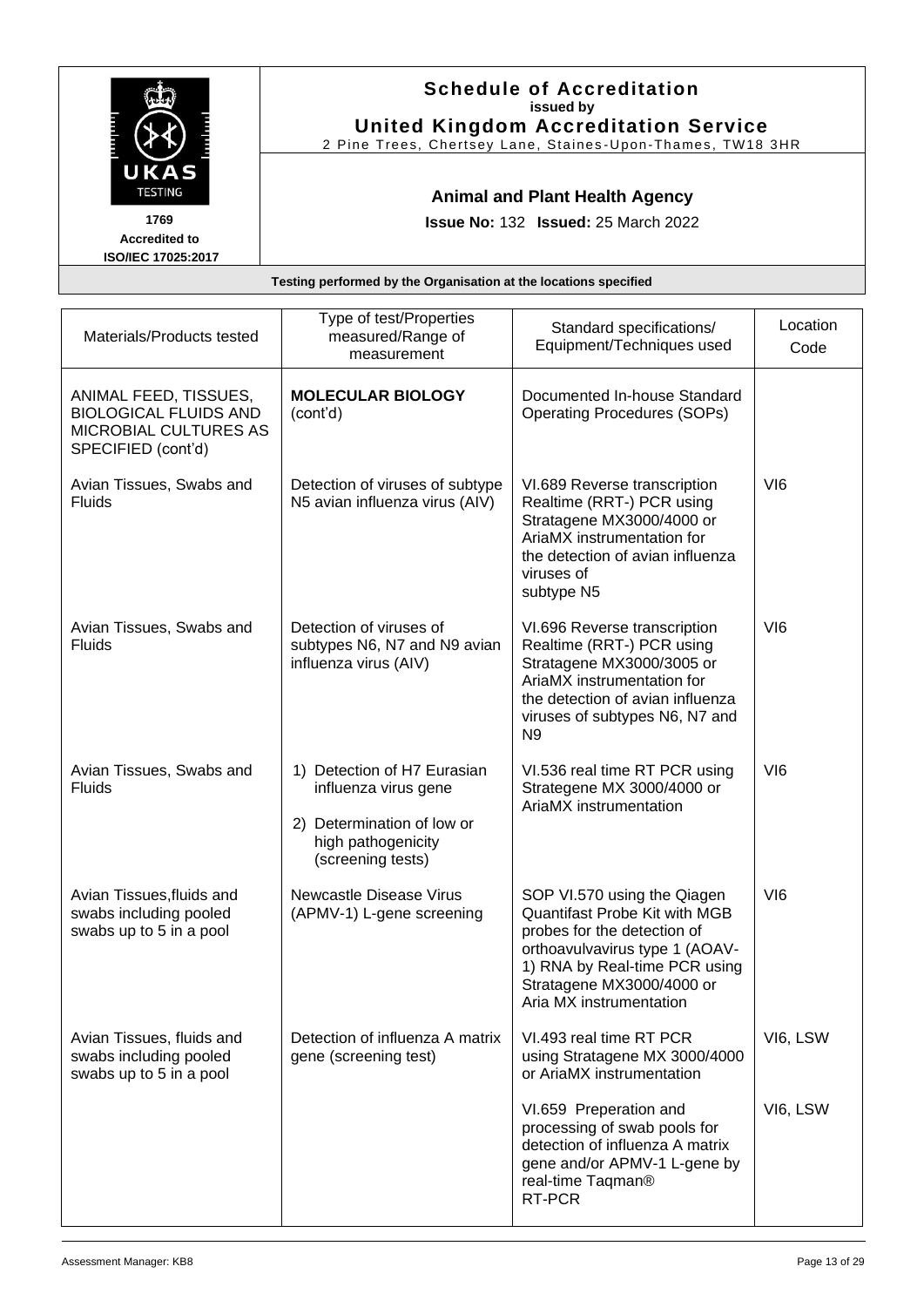|                                                                                                                                                                     |                         | <b>Schedule of Accreditation</b><br>issued by<br><b>United Kingdom Accreditation Service</b><br>2 Pine Trees, Chertsey Lane, Staines-Upon-Thames, TW18 3HR |          |
|---------------------------------------------------------------------------------------------------------------------------------------------------------------------|-------------------------|------------------------------------------------------------------------------------------------------------------------------------------------------------|----------|
| UKAS<br><b>TESTING</b><br><b>Animal and Plant Health Agency</b><br>1769<br><b>Issue No: 132 Issued: 25 March 2022</b><br><b>Accredited to</b><br>ISO/IEC 17025:2017 |                         |                                                                                                                                                            |          |
| Testing performed by the Organisation at the locations specified                                                                                                    |                         |                                                                                                                                                            |          |
|                                                                                                                                                                     | Type of test/Properties |                                                                                                                                                            |          |
| Materials/Products tested                                                                                                                                           | measured/Range of       | Standard specifications/                                                                                                                                   | Location |

| Materials/Products tested                                                                            | סהוסקטו ושטטו וס סקן ו<br>measured/Range of<br>measurement                              | Standard specifications/<br>Equipment/Techniques used                                                                                                                                                     | Location<br>Code |
|------------------------------------------------------------------------------------------------------|-----------------------------------------------------------------------------------------|-----------------------------------------------------------------------------------------------------------------------------------------------------------------------------------------------------------|------------------|
| ANIMAL FEED, TISSUES,<br><b>BIOLOGICAL FLUIDS AND</b><br>MICROBIAL CULTURES AS<br>SPECIFIED (cont'd) | <b>MOLECULAR BIOLOGY</b>                                                                | Documented In-house Standard<br><b>Operating Procedures (SOPs)</b>                                                                                                                                        |                  |
| Porcine swabs (including<br>pools up to 3) and tissues                                               | Detection of Swine Influenza A<br>matrix gene                                           | VI.568 screening test using<br>real-time Taqman RT-PCR                                                                                                                                                    | VI6, LSW         |
| Porcine tissues and nasal<br>swabs                                                                   | Detection of A(H1N1) pdm09                                                              | VI.447 by H1-118 real time<br>Tagman reverse transcriptase<br>PCR supported by screening<br>method VI.568                                                                                                 | VI <sub>6</sub>  |
| Bovine, Blood and Tissues                                                                            | Detection of proviral bovine<br>Leukaemia virus env gene<br>(EBL) (screening test)      | VI.454 PCR and gel<br>Visualisation based on OIE<br>method                                                                                                                                                | VI5              |
| DNA product and plasmids                                                                             | DNA sequencing                                                                          | MB.026, MB.027, (with or<br>without a product clean up<br>stage) using Applied<br>BioSystems (ABI) 3130xl<br>capillary genetic analyser and<br>3730 capillary genetic analyser<br>and supported by MB.028 | <b>LSW</b>       |
| DNA, RNA, Bacterial lysates                                                                          | Next generation sequencing<br>(NGS) of DNA and reporting<br>sequencing results as FASTQ | MB.041 Conversion of RNA to<br>Cdna                                                                                                                                                                       | <b>LSW</b>       |
|                                                                                                      | data files                                                                              | MB.040, MB.045 NGS using<br>illumine platform (MiSeq and<br>NextSeq)                                                                                                                                      | <b>LSW</b>       |
| Caprine and Ovine ear<br>samples, EDTA blood and<br>brain tissue                                     | 3 codon, 4 codon and Open<br>Reading Frame (ORF) PrP<br>genotyping (Scrapie)            | MB.009, MB.0024 supported by<br>MB.002, MB.008, MB.006 For<br>compliance with Regulation<br>(EC) 999/2001                                                                                                 | <b>LSW</b>       |
| Animal Tissues, Whole<br>Blood (single and pooled)<br>and bulk milk                                  | Detection of Bovine Viral<br>Diarrhoea Virus (BVDV) RNA                                 | MB.004, by real time Taqman<br>nested RT-PCR using Applied<br>Biosystems MagMAX Express<br>96 and Stratagne MX3000P for<br><b>PCR</b>                                                                     | <b>PEN</b>       |
| Animal Tissues, Whole<br>Blood (single) and bulk milk                                                | Border Disease Virus (BDV)<br><b>RNA</b>                                                | MB.004, by real time Taqman<br>nested RT-PCR using Applied<br><b>Biosystems MagMAX Express</b><br>96 and Stratagne MX3000P for<br><b>PCR</b>                                                              | <b>PEN</b>       |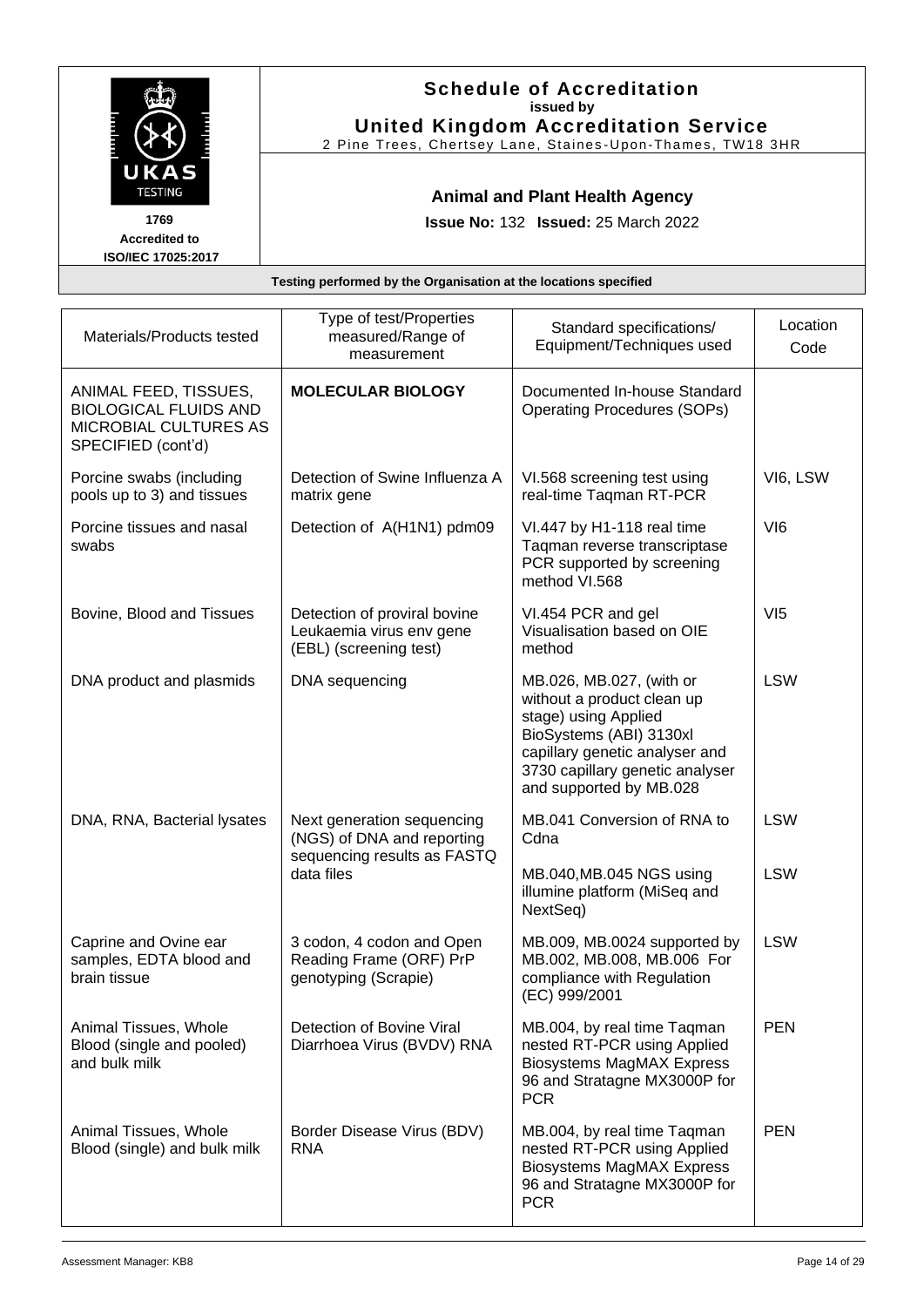|                                                                              |                                                                                     | <b>Schedule of Accreditation</b><br>issued by<br><b>United Kingdom Accreditation Service</b><br>2 Pine Trees, Chertsey Lane, Staines-Upon-Thames, TW18 3HR |                  |
|------------------------------------------------------------------------------|-------------------------------------------------------------------------------------|------------------------------------------------------------------------------------------------------------------------------------------------------------|------------------|
| UKAS<br><b>TESTING</b><br>1769<br><b>Accredited to</b><br>ISO/IEC 17025:2017 | <b>Animal and Plant Health Agency</b><br><b>Issue No: 132 Issued: 25 March 2022</b> |                                                                                                                                                            |                  |
| Testing performed by the Organisation at the locations specified             |                                                                                     |                                                                                                                                                            |                  |
| Materials/Products tested                                                    | Type of test/Properties<br>measured/Range of<br>measurement                         | Standard specifications/<br>Equipment/Techniques used                                                                                                      | Location<br>Code |

| Materials/Products tested                                                                                   | measured/Range of<br>measurement                                                                             | Standard specifications/<br>Equipment/Techniques used                                                                                                   | Location<br>Code |
|-------------------------------------------------------------------------------------------------------------|--------------------------------------------------------------------------------------------------------------|---------------------------------------------------------------------------------------------------------------------------------------------------------|------------------|
| ANIMAL FEED, TISSUES,<br><b>BIOLOGICAL FLUIDS AND</b><br><b>MICROBIAL CULTURES AS</b><br>SPECIFIED (cont'd) | <b>MOLECULAR BIOLOGY</b><br>(cont'd)                                                                         | Documented In-house Standard<br><b>Operating Procedures (SOPs)</b>                                                                                      |                  |
| <b>Brain and Central Nervous</b><br>Tissues, Cattle and Sheep<br>(fresh or frozen)                          | Detection of abnormal prion<br>protein PrPRes                                                                | SE.198, by Bio-Rad TeSeE<br>Western Blot kit                                                                                                            | <b>PATH</b>      |
| Kidney Tissue (single and<br>pooled) and urine                                                              | Detection of pathogenic<br>leptospires                                                                       | MB.007 by real time PCR<br>Applied Biosystems MagMAX<br>Express 96 and Strategene<br>MX3000P for PCR                                                    | <b>PEN</b>       |
| <b>Animal Feed</b>                                                                                          | Detection of ruminant DNA                                                                                    | MB.042 by real time PCR using<br>Strategene MX3000                                                                                                      | <b>PEN</b>       |
| Clinical material (tissues,<br>fluids and swabs) and<br>Mycoplasma cultures                                 | Identification of Mycoplasma<br>species                                                                      | SOP BAC0022 (PCR) and<br>BAC0161 (DGGE) with gel<br>electrophoresis supported by<br>manual extraction (BAC0177) or<br>automated extraction<br>(BAC0320) | BAC <sub>5</sub> |
| Porcine Blood and tissues                                                                                   | Detection of Classical Swine<br>Fever Virus (CSFV) RNA and<br><b>African Swine Fever Virus</b><br>(ASFV) DNA | VI. 565 multiplex real-time<br>Taqman RT-PCR including<br>Qiagen Virotype® CSF assay                                                                    | VI5              |
| Semen (equine)                                                                                              | Detection of Equine Arteritis<br>Virus nucleic acid (for disease<br>investigation and export<br>testing)     | VI.667 using the real time RT-<br>PCR assay and QIAGEN<br>QIAamp®Viral RNA                                                                              | VI5              |
| <b>Tissues and Fluids (Animal</b><br>and Human)                                                             | Detection of rabies virus RNA                                                                                | VIR0179 plus supporting SOPs,<br>by RT-PCR and gel<br>electrophoresis                                                                                   | V <sub>11</sub>  |
| <b>Tissues</b>                                                                                              | Lyssavirus: Detection and<br>differentiation of genotypes 1,<br>$5$ and $6$                                  | VIR0185 using Real-time<br>Taqman RT-PCR and<br>Thermocycler Stratagene<br>MX3000                                                                       | V <sub>11</sub>  |
| <b>Tissues</b>                                                                                              | Detection of all Lyssavirus<br>species                                                                       | VI.656 Lyssavirus SYBR®<br>Green real-time RT-PCR<br>assay                                                                                              | VI1              |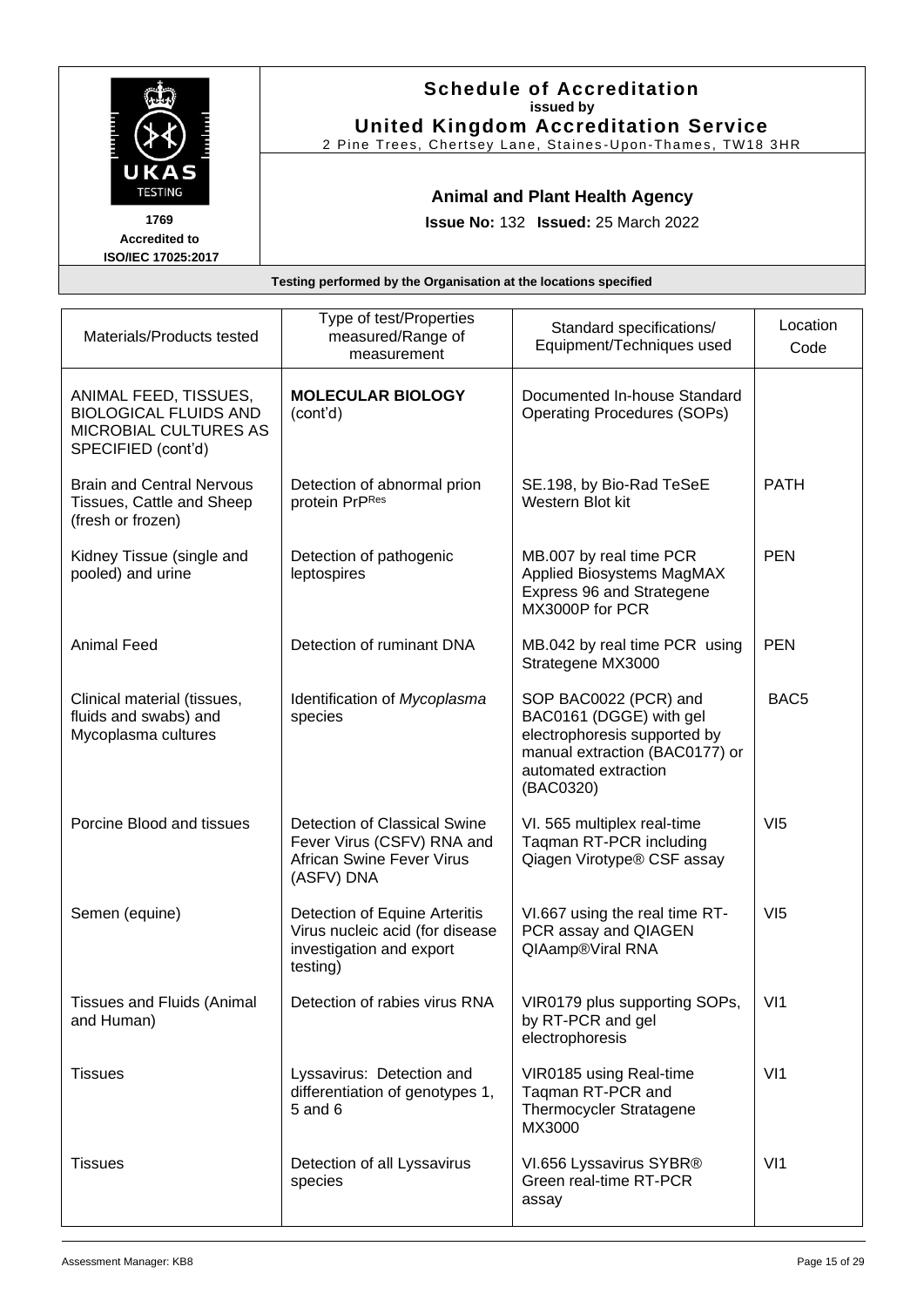|                                            | <b>Schedule of Accreditation</b><br>issued by<br><b>United Kingdom Accreditation Service</b><br>2 Pine Trees, Chertsey Lane, Staines-Upon-Thames, TW18 3HR |
|--------------------------------------------|------------------------------------------------------------------------------------------------------------------------------------------------------------|
| UKAS<br><b>TESTING</b><br>1769             | <b>Animal and Plant Health Agency</b><br><b>Issue No: 132 Issued: 25 March 2022</b>                                                                        |
| <b>Accredited to</b><br>ISO/IEC 17025:2017 |                                                                                                                                                            |
|                                            | Testing performed by the Organisation at the locations specified                                                                                           |
|                                            |                                                                                                                                                            |

| Materials/Products tested                                                                            | Type of test/Properties<br>measured/Range of<br>measurement                                                    | Standard specifications/<br>Equipment/Techniques used                                                                                                                                                                                      | Location<br>Code |
|------------------------------------------------------------------------------------------------------|----------------------------------------------------------------------------------------------------------------|--------------------------------------------------------------------------------------------------------------------------------------------------------------------------------------------------------------------------------------------|------------------|
| ANIMAL FEED, TISSUES,<br><b>BIOLOGICAL FLUIDS AND</b><br>MICROBIAL CULTURES AS<br>SPECIFIED (cont'd) | <b>MOLECULAR BIOLOGY</b><br>(cont'd)                                                                           | Documented In-house Standard<br><b>Operating Procedures (SOPs)</b>                                                                                                                                                                         |                  |
| Bovine, Caprine and Ovine<br>Blood (single and pooled)                                               | Confirmation of the prescence<br>of Bluetongue virus DNA                                                       | MB.025 Virus extraction and<br>RT-qPCR using the Hofmann<br>assay                                                                                                                                                                          | <b>LSW</b>       |
| <b>Bull and Sheep Semen</b>                                                                          | Detection of Schmallenberg<br>virus                                                                            | VI.661 nucleic acid detection<br>using RT-PCR                                                                                                                                                                                              | VI5              |
| Salmonella cultures                                                                                  | Semi-automated genomic<br>DNA extraction suitable for<br>Whole genome sequencing by<br>Illumina NGS sequencers | BAC0426 using Thermo<br>Scientific Kingfisher<br>Instruments and kits                                                                                                                                                                      | BAC2 BAC3        |
| Mycobacterium bovis<br>cultures                                                                      | Spoligotyping of<br>Mycobacterium tuberculosis<br>complex                                                      | CBU0245, supported by<br><b>CBU0250</b>                                                                                                                                                                                                    | BAC <sub>3</sub> |
| Sequence Data derived from<br><b>Whole Genome Sequencing</b><br>of Mycobacterium bovis<br>isolates   | Assignment of sequence<br>cluster using whole genome<br>sequencing (WGS) of<br>Mycobacterium bovis isolates    | Generation of whole genome<br>sequence (WGS) data using<br>Illumina platform - MB040<br>Use of inhouse bioinformatics<br>pipeline, to assign a<br>Mycobacterium bovis sequence<br>cluster to an isolate based upon<br>the WGS data - MB048 | <b>LSW</b>       |
| Salmonella spp. isolates                                                                             | Assignment of sequence<br>cluster using whole genome<br>sequencing (WGS) of<br>Salmonella spp. serotypes       | DNA extraction using BAC0426,<br>generation of WGS data using<br>Illumina platform by method<br>MB040 and serotyping of<br>Salmonella spp. Using<br><b>BAC0429</b>                                                                         | BAC3             |
| Brucella spp cultures                                                                                | Confirmation of Brucella spp.<br>culture material                                                              | <b>BAC0416 Quantitative PCR for</b><br>the confirmation of Brucella spp.<br>culture material                                                                                                                                               | BAC <sub>5</sub> |
| Pooled Swabs                                                                                         | Detection of Taylorella<br>equigenitalis                                                                       | SOP MB.012 in clinical swabs<br>by real time PCR                                                                                                                                                                                           | <b>PEN</b>       |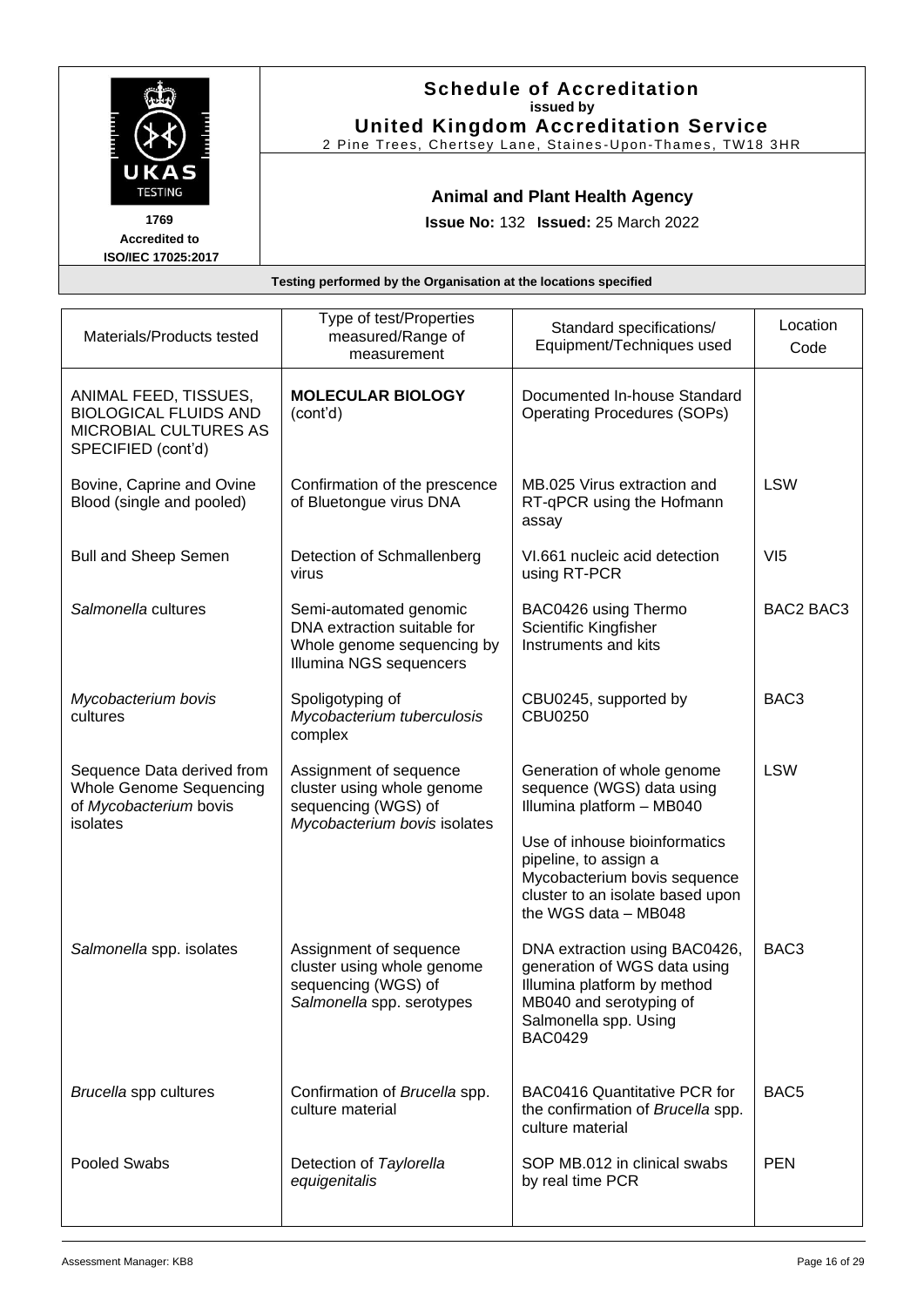|                                                    | <b>Schedule of Accreditation</b><br>issued by<br><b>United Kingdom Accreditation Service</b><br>2 Pine Trees, Chertsey Lane, Staines-Upon-Thames, TW18 3HR |
|----------------------------------------------------|------------------------------------------------------------------------------------------------------------------------------------------------------------|
| UKAS<br><b>TESTING</b>                             | <b>Animal and Plant Health Agency</b>                                                                                                                      |
| 1769<br><b>Accredited to</b><br>ISO/IEC 17025:2017 | <b>Issue No: 132 Issued: 25 March 2022</b>                                                                                                                 |
|                                                    | Testing performed by the Organisation at the locations specified                                                                                           |

| Materials/Products tested                                               | Type of test/Properties<br>measured/Range of<br>measurement                        | Standard specifications/<br>Equipment/Techniques used                                                                                                                               | Location<br>Code                          |
|-------------------------------------------------------------------------|------------------------------------------------------------------------------------|-------------------------------------------------------------------------------------------------------------------------------------------------------------------------------------|-------------------------------------------|
| <b>HUMAN BODY FLUIDS</b>                                                | Molecular examination<br>activities for the purpose of<br>clinical diagnosis       |                                                                                                                                                                                     |                                           |
| Human and animal nose and<br>throat swabs in VTM                        | Detection of SARS-CoV-2<br>RNA Targets: E-gene and<br>RdRp gene                    | VI.733 plus supporting SOPs by<br>real-time RT-PCR by manual or<br>robotic extraction and the<br>AriaMX thermocycler based on<br>the methodology documented<br>by Corman et al 2020 | VI1                                       |
| <b>TISSUES AND MICROBIAL</b><br><b>CULTURES AS SPECIFIED</b>            | <b>MYCOLOGY</b>                                                                    | Documented In-house Standard<br>Operating Procedures (SOP's)                                                                                                                        |                                           |
| <b>Microbial Cultures</b>                                               | Detection of Dermatophilus sp                                                      | BA.034 using Methylene blue<br>stain                                                                                                                                                | PEN, STA.                                 |
| Skin                                                                    | Isolation and identification of<br>Dermatophilus congolensis                       | MY.006 culture supported by<br>BA.034 Methylene Blue staining                                                                                                                       | PEN, STA.                                 |
| ANIMALS, TISSUES AND<br><b>BIOLOGICAL FLUIDS AS</b><br><b>SPECIFIED</b> | <b>PARASITOLOGY</b>                                                                | Documented In-house Standard<br>Operating Procedures (SOP's)                                                                                                                        |                                           |
| <b>Blood</b>                                                            | Detection of Babesia gibsoni                                                       | PAR0005 by Giemsa stain                                                                                                                                                             | <b>LSW</b>                                |
|                                                                         | Detection of Dirofilaria immitis<br>microfilariae (Canine and<br>Feline Heartworm) | PAR0081 by filtration                                                                                                                                                               | CAR                                       |
| Faeces/Gastro-intestinal<br>Contents                                    | Detection of Cryptosporidium                                                       | PA.001 by modified<br>Ziehl-Neelsen stain                                                                                                                                           | PEN, CAR,<br>STA.                         |
| Faeces/Gastro-intestinal<br>Contents                                    | Detection of Lungworm larvae                                                       | PA.008 using the Baermann<br>technique                                                                                                                                              | <b>CAR</b>                                |
|                                                                         | Estimation of Nematode egg<br>and coccidial oocytes load                           | PA.011 by improved modified<br>McMaster technique                                                                                                                                   | CAR, PEN,<br>STA, THI,<br><b>BUR, SHR</b> |
|                                                                         | Detection of Fluke eggs                                                            | PA.026 by sedimentation                                                                                                                                                             | CAR                                       |
|                                                                         | Composite worm egg count                                                           | PA.070 for monitoring                                                                                                                                                               | CAR                                       |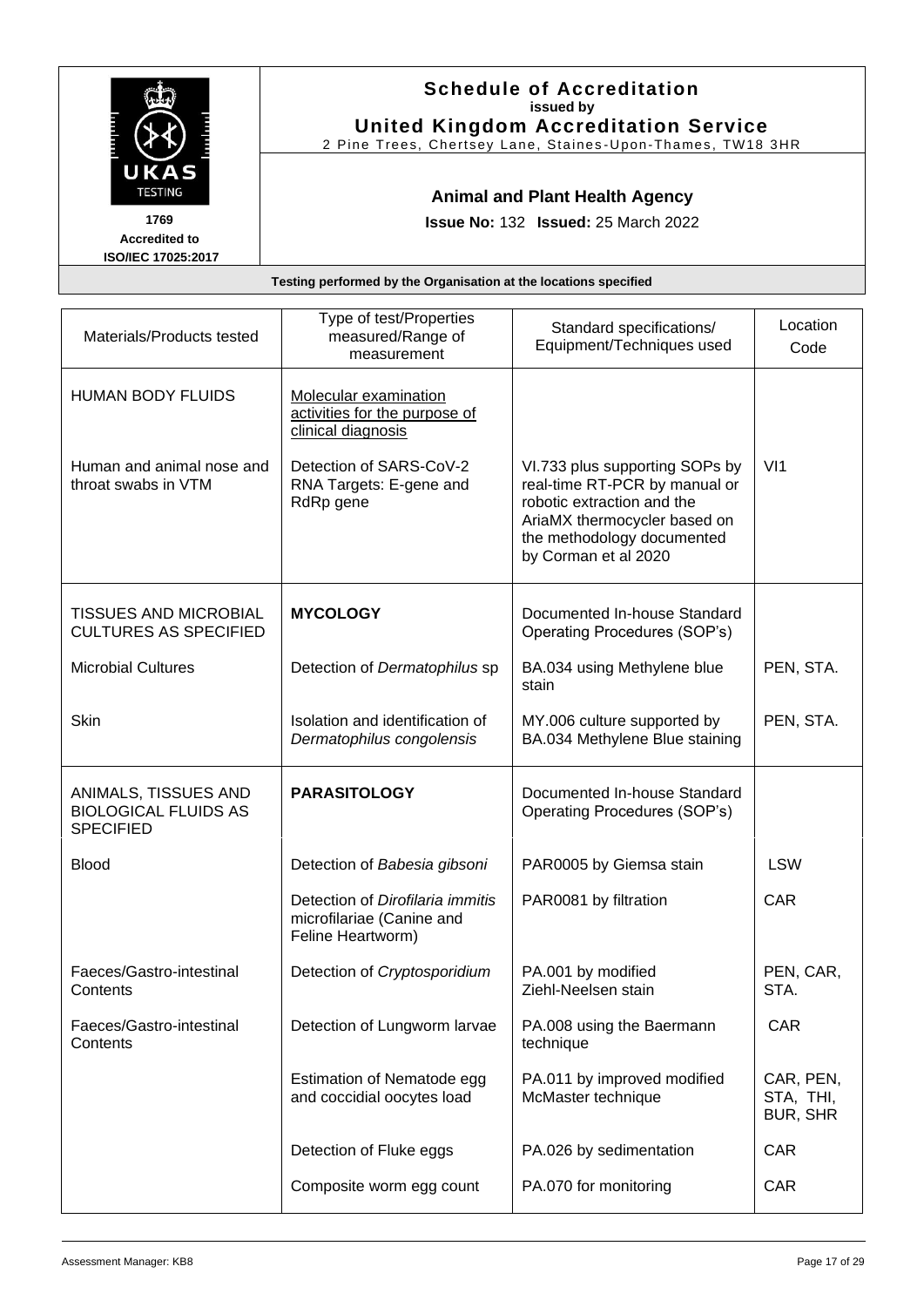|                                                                              |                                                                                     | <b>Schedule of Accreditation</b><br>issued by<br><b>United Kingdom Accreditation Service</b><br>2 Pine Trees, Chertsey Lane, Staines-Upon-Thames, TW18 3HR |                        |
|------------------------------------------------------------------------------|-------------------------------------------------------------------------------------|------------------------------------------------------------------------------------------------------------------------------------------------------------|------------------------|
| UKAS<br><b>TESTING</b><br>1769<br><b>Accredited to</b><br>ISO/IEC 17025:2017 | <b>Animal and Plant Health Agency</b><br><b>Issue No: 132 Issued: 25 March 2022</b> |                                                                                                                                                            |                        |
|                                                                              | Testing performed by the Organisation at the locations specified                    |                                                                                                                                                            |                        |
| Materials/Products tested                                                    | Type of test/Properties<br>measured/Range of                                        | Standard specifications/<br>Equipment/Techniques used                                                                                                      | Location<br>$C^{\sim}$ |

| Materials/Products tested                                                 | measured/Range of<br>measurement                                                               | Standard specifications/<br>Equipment/Techniques used                                                                                       | Lucauun<br>Code                            |
|---------------------------------------------------------------------------|------------------------------------------------------------------------------------------------|---------------------------------------------------------------------------------------------------------------------------------------------|--------------------------------------------|
| ANIMALS, TISSUES AND<br><b>BIOLOGICAL FLUIDS AS</b><br>SPECIFIED (cont'd) | PARASITOLOGY (cont'd)                                                                          | Documented In-house Standard<br>Operating Procedures (SOP's)                                                                                |                                            |
|                                                                           | Estimation of nematode eggs<br>and coccidial oocysts load in<br>Camelids                       | PA.075 by improved modified<br>McMaster technique                                                                                           | CAR,                                       |
| <b>Ruminant Alimentary Tract</b>                                          | Worm counting                                                                                  | PA.028 by filtration                                                                                                                        | CAR                                        |
| <b>Ruminant Alimentary Tract</b>                                          | Preparation of alimentary tract<br>sample for worm counting                                    | PA.028 by filtration                                                                                                                        | CAR, PEN,<br>STA, THI,<br><b>BUR, SHR</b>  |
| Serum                                                                     | Demonstration of Toxoplasma<br>infection                                                       | PA.006 using Latex<br>agglutination test                                                                                                    | <b>LSW</b>                                 |
| Wool, Hair and Feathers                                                   | Detection of Ectoparasites                                                                     | PA.005 by direct microscopy                                                                                                                 | <b>CAR</b>                                 |
| <b>Muscle Tissues</b>                                                     | Detection of Trichinella spiralis                                                              | PARA 050 by rapid heated<br>muscle digest                                                                                                   | <b>YOR</b>                                 |
| <b>Faecal Samples</b>                                                     | Detection of Echinococcus                                                                      | PARA .026, PARA.027 and<br>PARA .029 by DNA Lyse and<br><b>Extraction Amplification of</b><br>cestode DNA using primers<br>in multiplex PCR | <b>YOR</b>                                 |
| ANIMALS AS SPECIFIED                                                      | <b>POST MORTEM</b>                                                                             | Documented In-house Standard<br>Operating Procedures (SOP's)                                                                                |                                            |
|                                                                           | <b>Sampling and Examination</b>                                                                |                                                                                                                                             |                                            |
| Mammalian, Avian and Fish<br><b>Species</b>                               | Necropsy procedures on<br>carcasses to collect tissue<br>samples for diagnostic<br>examination | PM.016 general necropsy<br>procedures                                                                                                       | BUR, CAR,<br>LAS, PEN,<br>SHR, STA,<br>THI |
|                                                                           |                                                                                                |                                                                                                                                             |                                            |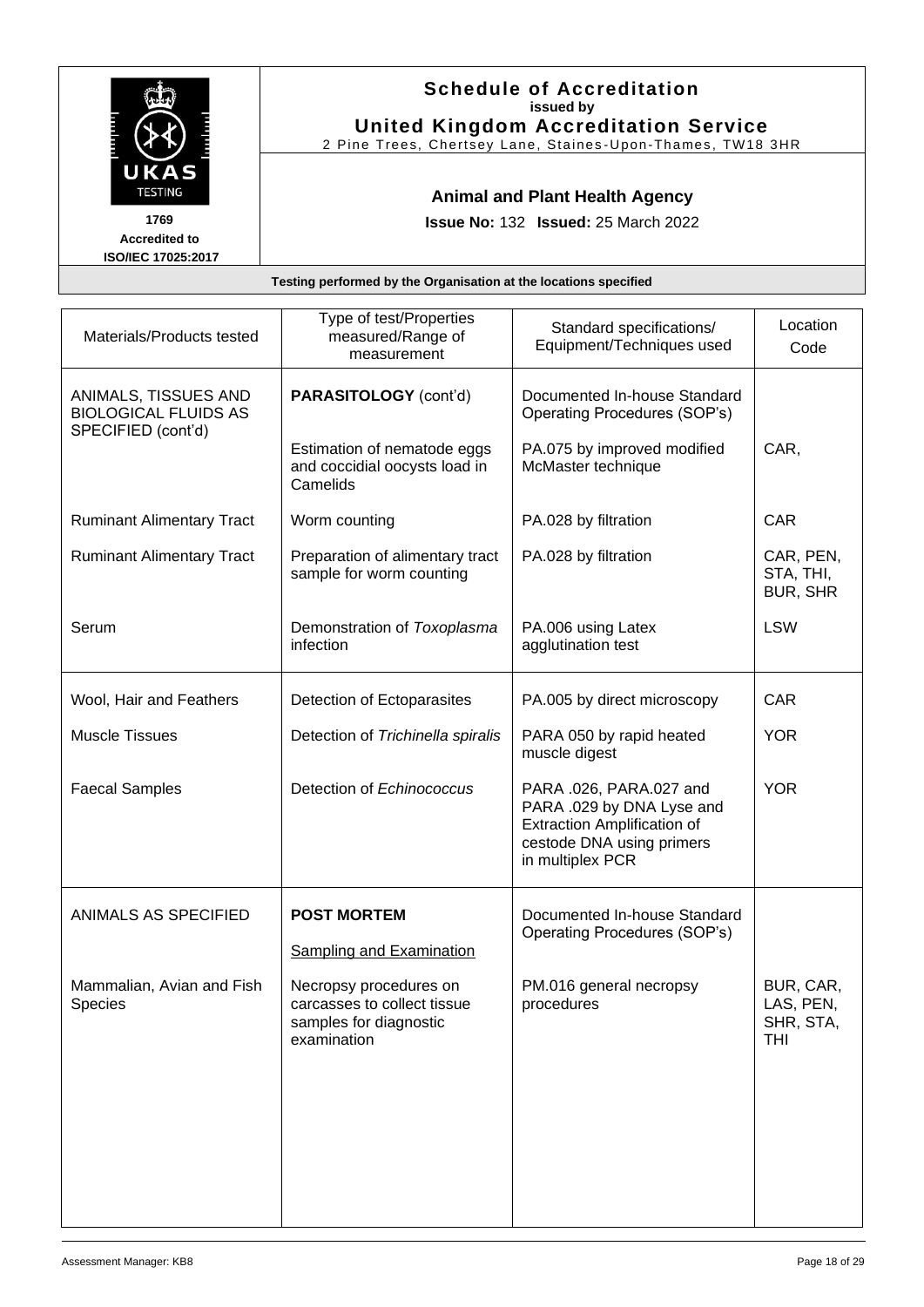|                                                   | <b>Schedule of Accreditation</b><br>issued by<br><b>United Kingdom Accreditation Service</b><br>2 Pine Trees, Chertsey Lane, Staines-Upon-Thames, TW18 3HR |
|---------------------------------------------------|------------------------------------------------------------------------------------------------------------------------------------------------------------|
| UKAS<br><b>TESTING</b><br>1769                    | <b>Animal and Plant Health Agency</b><br><b>Issue No: 132 Issued: 25 March 2022</b>                                                                        |
| <b>Accredited to</b><br><b>ISO/IEC 17025:2017</b> |                                                                                                                                                            |
|                                                   | Testing performed by the Organisation at the locations specified                                                                                           |
|                                                   |                                                                                                                                                            |

| Materials/Products tested                                                           | Type of test/Properties<br>measured/Range of<br>measurement                                | Standard specifications/<br>Equipment/Techniques used                                                                                                                           | Location<br>Code                                                   |
|-------------------------------------------------------------------------------------|--------------------------------------------------------------------------------------------|---------------------------------------------------------------------------------------------------------------------------------------------------------------------------------|--------------------------------------------------------------------|
| <b>TISSUES AND</b><br><b>BIOLOGICAL FLUIDS AS</b><br><b>SPECIFIED</b>               | <b>SEROLOGY</b>                                                                            |                                                                                                                                                                                 |                                                                    |
| Blood or Serum (animal and<br>human)                                                | Detection of Rabies antibodies                                                             | 1) VI.055 by FAVN, based on<br>the OIE Standard Method                                                                                                                          | V <sub>11</sub>                                                    |
|                                                                                     |                                                                                            | 2) VI.723 by FAVN based on<br>OIE standard using Cytation<br>5 hybrid multimode<br>microplate reader                                                                            | V <sub>11</sub>                                                    |
| Blood, Ovine or Caprine                                                             | Detection of Chlamydia<br>abortus                                                          | SE.010 by Complement Fixation<br><b>Test</b>                                                                                                                                    | <b>LSW</b>                                                         |
| Serum (porcine)                                                                     | Detection of antibodies to<br><b>African Swine Fever Virus</b>                             | SE.205 using Ingezim PPA<br>Compac ELISA                                                                                                                                        | <b>LSW</b>                                                         |
| Serum (equine)                                                                      | Detection of antibodies to<br>African Horse Sickness Virus                                 | SE.206 using Ingezim Compac<br><b>PLUS ELISA</b>                                                                                                                                | <b>LSW</b>                                                         |
| Serum, plasma, whole blood<br>and milk (individual and bulk<br>samples)             | Detection of antibody<br>or antigen to veterinary<br>pathogens (Capture or<br>Competitive) | GP.027 Flexible and Fixed<br>Scope Accreditation<br>Management supported by<br>AP.056 (APHA Test<br>Management) using ELISA test<br>kits with automated or manual<br>processing | <b>Sites</b><br>specified for<br>fixed scope<br><b>ELISA</b> tests |
| <b>Bovine Serum</b>                                                                 | Detection of Mycoplasma<br>bovis                                                           | BAC0112 by ELISA                                                                                                                                                                | LSW, BAC5                                                          |
| Serum or plasma                                                                     | Detection of antibodies to BVD<br>virus (BVDV) from<br>infected bovine sera                | SE.233 Bovine Viral Diarrhoea<br>Virus (BVDV) by IDEXX<br>HerdCheck BVDV Ab ELISA                                                                                               | <b>LSW</b>                                                         |
| Clostridium perfringens<br><b>Intestinal Contents from</b><br>farmed animal species | Detection of alpha, beta and<br>epsilon toxins of Clostridium<br>perfringens               | SE.189 by ELISA- Bio-X<br>Diagonsitcs kit (BIO K 270)                                                                                                                           | <b>NEW</b>                                                         |
| Milk                                                                                | Detection of antibodies to<br>Brucella abortus                                             | BAC0021 by ELISA (indirect)                                                                                                                                                     | ,LSW BAC5                                                          |
| Milk, bovine (individual or<br>bulk samples)                                        | Detection of antibodies to<br><b>Bovine Rhinotracheitis virus</b>                          | VI.052 by ELISA (IDEXX<br>Pourquier kit)                                                                                                                                        | <b>LSW</b>                                                         |
| Milk, bovine (individual or<br>bulk samples)                                        | Detection of Leptospira hardjo<br>antibodies                                               | SE.177 by indirect ELISA<br>(Prionics)                                                                                                                                          | <b>LSW</b>                                                         |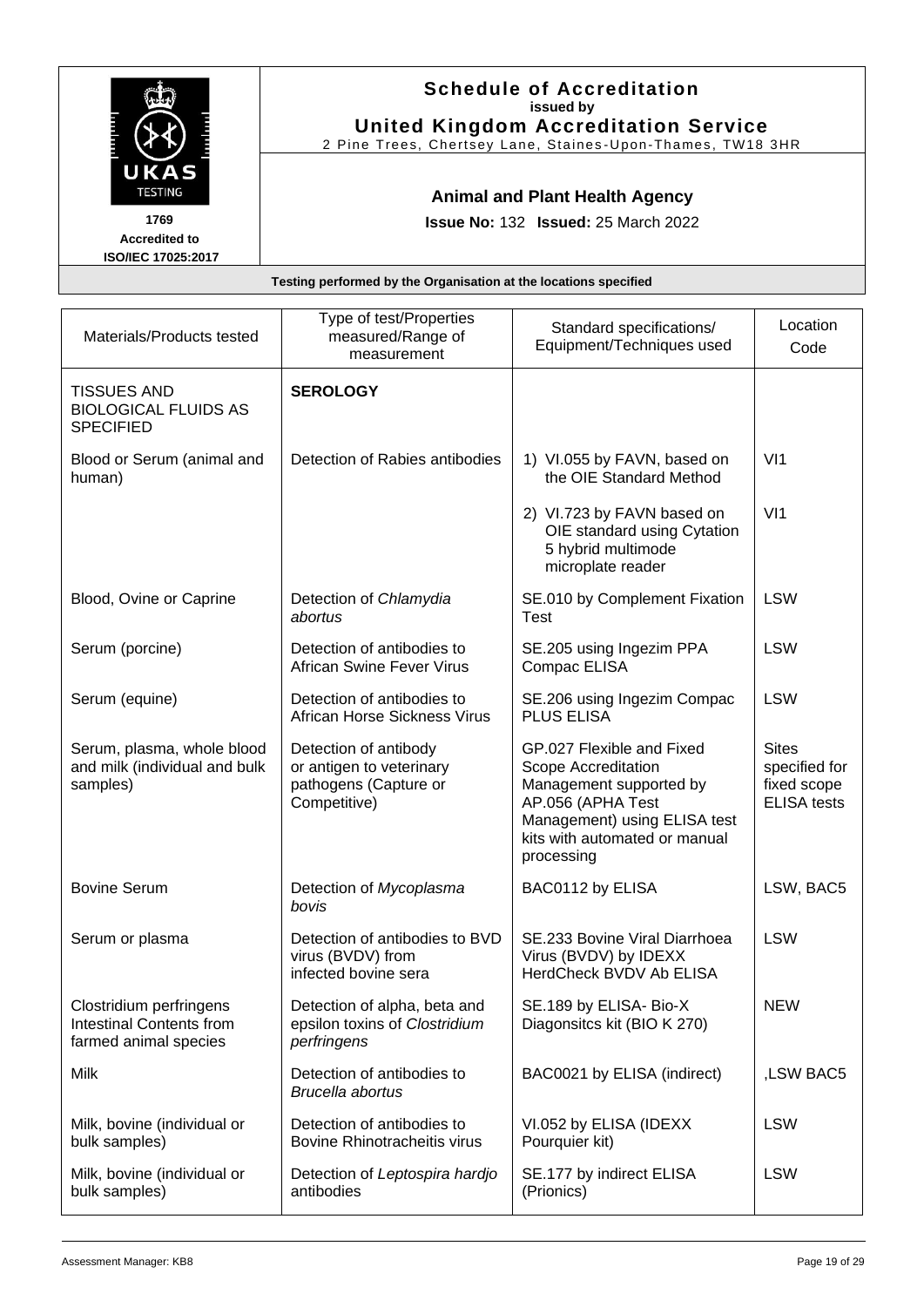|                                                                              |                                                                  | <b>Schedule of Accreditation</b><br>issued by<br><b>United Kingdom Accreditation Service</b><br>2 Pine Trees, Chertsey Lane, Staines-Upon-Thames, TW18 3HR |         |
|------------------------------------------------------------------------------|------------------------------------------------------------------|------------------------------------------------------------------------------------------------------------------------------------------------------------|---------|
| UKAS<br><b>TESTING</b><br>1769<br><b>Accredited to</b><br>ISO/IEC 17025:2017 |                                                                  | <b>Animal and Plant Health Agency</b><br><b>Issue No: 132 Issued: 25 March 2022</b>                                                                        |         |
|                                                                              | Testing performed by the Organisation at the locations specified |                                                                                                                                                            |         |
|                                                                              | Type of test/Properties                                          | $C$ tondord onooifiootional                                                                                                                                | ocation |

| Materials/Products tested                                               | Type of test/Properties<br>measured/Range of<br>measurement    | Standard specifications/<br>Equipment/Techniques used                  | Location<br>Code         |
|-------------------------------------------------------------------------|----------------------------------------------------------------|------------------------------------------------------------------------|--------------------------|
| <b>TISSUES AND</b><br><b>BIOLOGICAL FLUIDS AS</b><br>SPECIFIED (cont'd) | <b>SEROLOGY</b> (cont'd)                                       | Documented In-house Standard<br>Operating Procedures (SOP's)           |                          |
| Milk, bovine (individual or<br>bulk samples)                            | Detection of antibodies to<br>bovine viral diarrhoea (BVD)     | SE.234 by ELISA (SVANOVA)                                              | <b>LSW</b>               |
| Serum                                                                   | Detection of antibodies to<br><b>Enzootic Bovine Leucosis</b>  | 1) SE.003 using indirect IDEXX<br><b>ELISA</b>                         | <b>LSW</b>               |
|                                                                         | <b>Virus</b>                                                   | 2) VI.119 by agar gel<br>Immunodiffusion (AGIDT)<br>using IDEXX kit    | <b>LSW</b>               |
| Serum                                                                   | Detection of antibodies to<br><b>Infectious Bursal Disease</b> | SE.143 by AGIDT                                                        | <b>LAS</b>               |
|                                                                         | Detection of antibodies to Fowl<br>Pox virus                   | SE.151 by AGIDT, for<br>international trade and<br>diagnostic purposes | <b>LAS</b>               |
|                                                                         | Detection of maedi visna virus<br>antibody                     | SE.004 using agar gel<br>immunodiffusion precipitin test               | <b>LSW</b>               |
|                                                                         | Brucella abortus/melitensis/<br>suis, screening                | BA.010 using Rose Bengal<br><b>Plate Test</b>                          | , LSW, PEN,<br>STA, BAC5 |
|                                                                         | Detection of:                                                  |                                                                        |                          |
|                                                                         | Brucella abortus/melitensis/<br>suis                           | 1) BA.265 by serum<br>agglutination                                    | <b>LSW</b>               |
|                                                                         |                                                                | 2) BA.266 by complement<br>fixation                                    | <b>LSW</b>               |
|                                                                         |                                                                | 3) BA.199 by in-house ELISA                                            | <b>LSW</b>               |
|                                                                         | <b>Brucella ovis</b>                                           | BA.267 by complement fixation                                          | <b>LSW</b>               |
|                                                                         | <b>Brucella canis</b>                                          | 1) BA.268 by serum<br>agglutination                                    | <b>LSW</b>               |
|                                                                         |                                                                | 2) SE.069 by rapid slide<br>agglutination                              | <b>LSW</b>               |
|                                                                         | Erysipelas                                                     | BA.125 using microtitre serum<br>agglutination test                    | <b>LSW</b>               |
|                                                                         |                                                                |                                                                        |                          |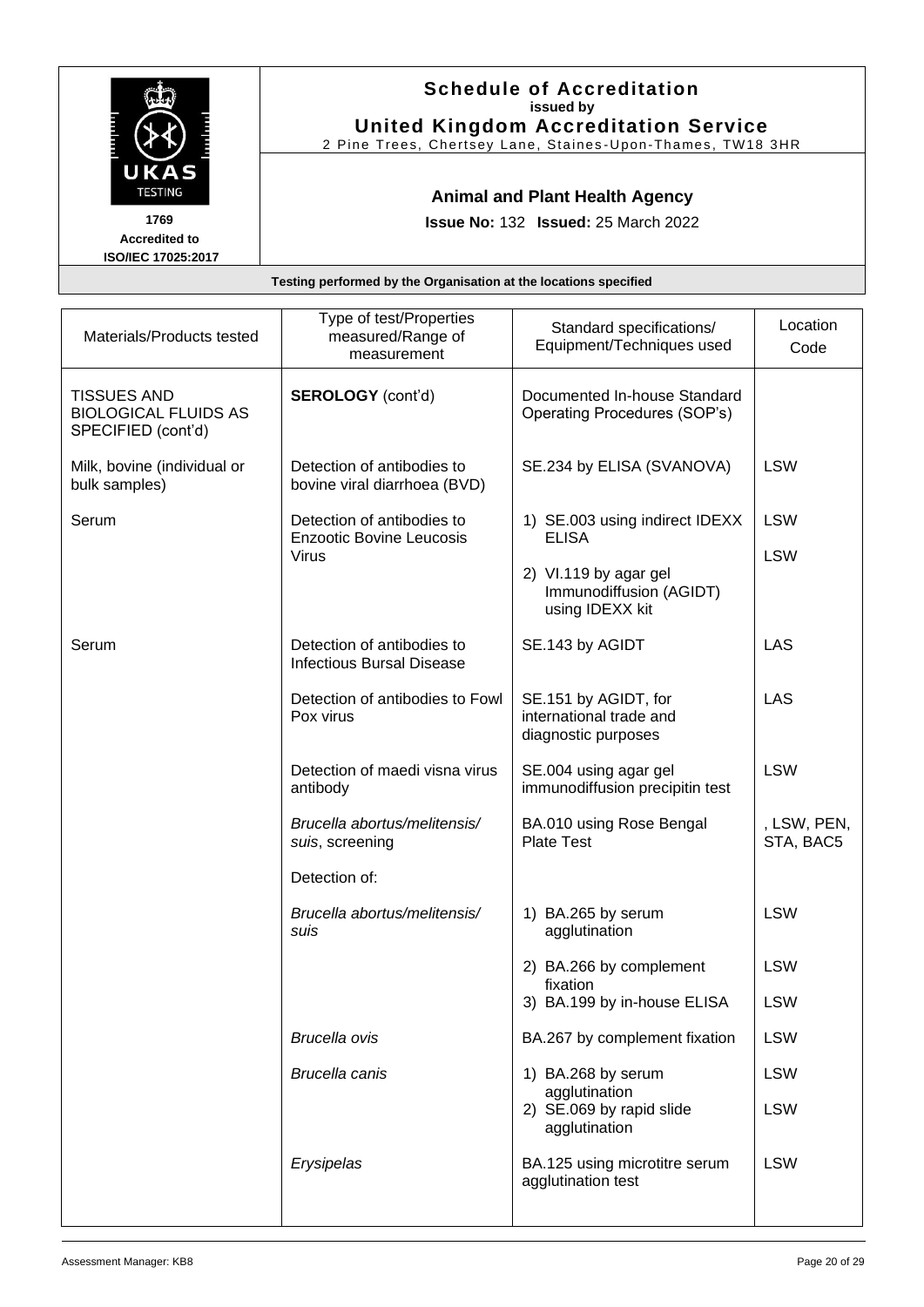|                              | <b>Schedule of Accreditation</b><br>issued by<br><b>United Kingdom Accreditation Service</b><br>2 Pine Trees, Chertsey Lane, Staines-Upon-Thames, TW18 3HR |
|------------------------------|------------------------------------------------------------------------------------------------------------------------------------------------------------|
| UKAS<br><b>TESTING</b>       | <b>Animal and Plant Health Agency</b>                                                                                                                      |
| 1769<br><b>Accredited to</b> | <b>Issue No: 132 Issued: 25 March 2022</b>                                                                                                                 |
| ISO/IEC 17025:2017           |                                                                                                                                                            |
|                              | Testing performed by the Organisation at the locations specified                                                                                           |

| Materials/Products tested                                               | Type of test/Properties<br>measured/Range of<br>measurement                                                           | Standard specifications/<br>Equipment/Techniques used        | Location<br>Code |
|-------------------------------------------------------------------------|-----------------------------------------------------------------------------------------------------------------------|--------------------------------------------------------------|------------------|
| <b>TISSUES AND</b><br><b>BIOLOGICAL FLUIDS AS</b><br>SPECIFIED (cont'd) | <b>SEROLOGY</b> (cont'd)                                                                                              | Documented In-house Standard<br>Operating Procedures (SOP's) |                  |
| Serum                                                                   | Mycoplasma<br>M. mycoides Capri /<br>M. capricolum                                                                    | BA.269 by complement fixation                                | <b>LSW</b>       |
|                                                                         | Mycoplasma mycoides<br>mycoides SC<br>M. capripneumoniae                                                              | BA.270 by complement fixation                                | <b>LSW</b>       |
|                                                                         | Mycoplasma agalactiae                                                                                                 | BA.275 by in-house ELISA -<br>Imported samples only          | <b>LSW</b>       |
|                                                                         | Mycoplasma gallisepticum<br>M. meleagridis<br>M. synoviae                                                             | SE.075 by rapid slide<br>agglutination                       | LSW, LAS         |
|                                                                         | Detection of antibodies to<br>exotic mycoplasmas                                                                      | BAC0023 by immunoblot                                        | BAC <sub>5</sub> |
|                                                                         | Mycobacterium<br>paratuberculosis                                                                                     | SE.064 by complement fixation                                | <b>LSW</b>       |
|                                                                         | Burkholderia (pseudomonas)<br>mallei                                                                                  | SE.060 by complement fixation                                | <b>LSW</b>       |
| Bovine, caprine and ovine                                               | Equine rhinopheumonitis                                                                                               | SE.065 by complement fixation                                | <b>LSW</b>       |
| sera                                                                    | Actinobacillus<br>pleuropneumoniae, types 2, 3,<br>6 and 8                                                            | SE.071 by complement fixation                                | <b>LSW</b>       |
|                                                                         | Haemophilus somnus                                                                                                    | SE.073 by complement fixation                                | <b>LSW</b>       |
|                                                                         | Salmonella<br>pullorum/gallinarum                                                                                     | 1) SE.091 by rapid slide<br>agglutination                    | <b>LSW</b>       |
|                                                                         |                                                                                                                       | 2) SE.093 by tube agglutination                              | <b>LSW</b>       |
|                                                                         | Salmonella abortus ovis<br>S. typhimurium<br>S. abortus equi<br>S. enteritidis<br>Group c S. enteritidis<br>S. dublin | SE.068 by serum agglutination                                | <b>LSW</b>       |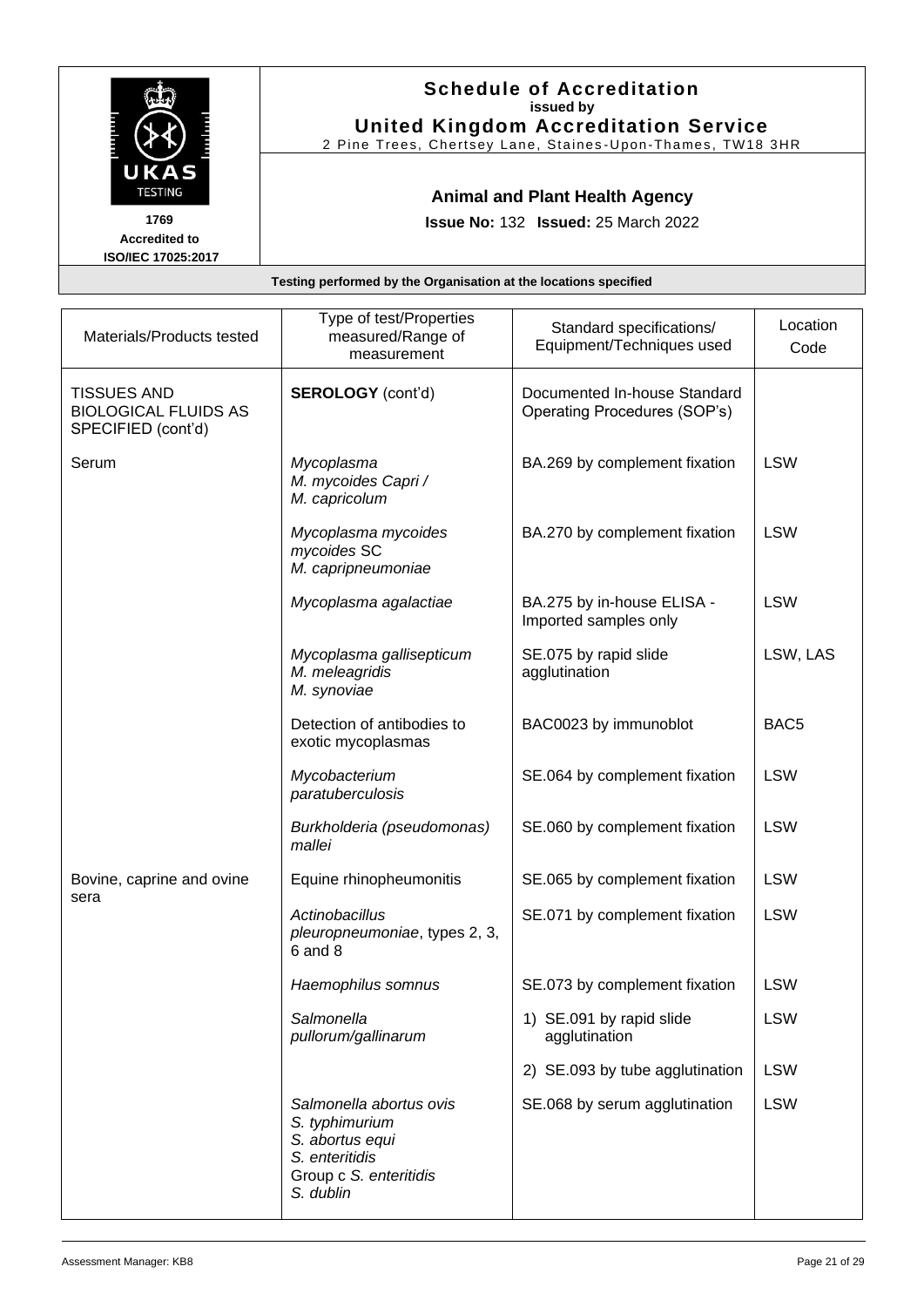|                                            | <b>Schedule of Accreditation</b><br>issued by<br><b>United Kingdom Accreditation Service</b><br>2 Pine Trees, Chertsey Lane, Staines-Upon-Thames, TW18 3HR |
|--------------------------------------------|------------------------------------------------------------------------------------------------------------------------------------------------------------|
| UKAS<br><b>TESTING</b><br>1769             | <b>Animal and Plant Health Agency</b><br><b>Issue No: 132 Issued: 25 March 2022</b>                                                                        |
| <b>Accredited to</b><br>ISO/IEC 17025:2017 |                                                                                                                                                            |
|                                            | Testing performed by the Organisation at the locations specified                                                                                           |

| Materials/Products tested                                               | Type of test/Properties<br>measured/Range of<br>measurement        | Standard specifications/<br>Equipment/Techniques used        | Location<br>Code |
|-------------------------------------------------------------------------|--------------------------------------------------------------------|--------------------------------------------------------------|------------------|
| <b>TISSUES AND</b><br><b>BIOLOGICAL FLUIDS AS</b><br>SPECIFIED (cont'd) | <b>SEROLOGY</b> (cont'd)<br>Detection of:                          | Documented In-house Standard<br>Operating Procedures (SOP's) |                  |
| Serum                                                                   | Trypanosoma equiperdum                                             | 1) SE.095 by complement<br>fixation                          | <b>LSW</b>       |
|                                                                         |                                                                    | 2) PA.058 by indirect<br>fluorescent antibody                | <b>LSW</b>       |
|                                                                         | Theileria equiB. caballi<br>(Piroplasmosis)                        | PA.042 by complement fixation                                | <b>LSW</b>       |
|                                                                         | Dictylocaulis viviparus                                            | PA.052 by in-house ELISA                                     | <b>LSW</b>       |
|                                                                         | Babesia. canis<br>Theileria equiBabesia caballi<br>(Piroplasmosis) | PA.054 by indirect fluorescent<br>antibody                   | <b>LSW</b>       |
|                                                                         | Eherlichiacanis                                                    | PA.059 by indirect fluorescent<br>antibody                   | <b>LSW</b>       |
|                                                                         | Hypoderma bovis/lineatum                                           | 1) PA.060, survey samples<br>using in-house ELISA            | <b>LSW</b>       |
|                                                                         |                                                                    | 2) PA.040 by competitive in-<br>house ELISA                  | <b>LSW</b>       |
|                                                                         | Dirofilaria immitis (Heartworm)                                    | PA.062 antigen detection by<br>ELISA (IDEXX kit)             | <b>LSW</b>       |
| (and foetal fluids)                                                     | Porcine parvovirus                                                 | VI.006 by haemagglutination<br>inhibition                    | <b>LSW</b>       |
|                                                                         | Porcine reproductive and<br>respiratory syndrome                   | 1) VI.040 using ELISA (IDEXX<br>PRRS kit)                    | <b>LSW</b>       |
|                                                                         |                                                                    | 2) VI.103 using immuno-<br>peroxidase monolayer assay        | <b>LSW</b>       |
|                                                                         | Equine viral arteritis antibody<br>detection (screening test)      | VI.056 using serum<br>neutralisation                         | <b>LSW</b>       |
|                                                                         | Bovine herpes mammilitis                                           | VI.084 using serum<br>neutralisation                         | <b>LSW</b>       |
| Serum                                                                   | Talfan/Teschen                                                     | VI.086 using serum<br>neutralisation                         | <b>LSW</b>       |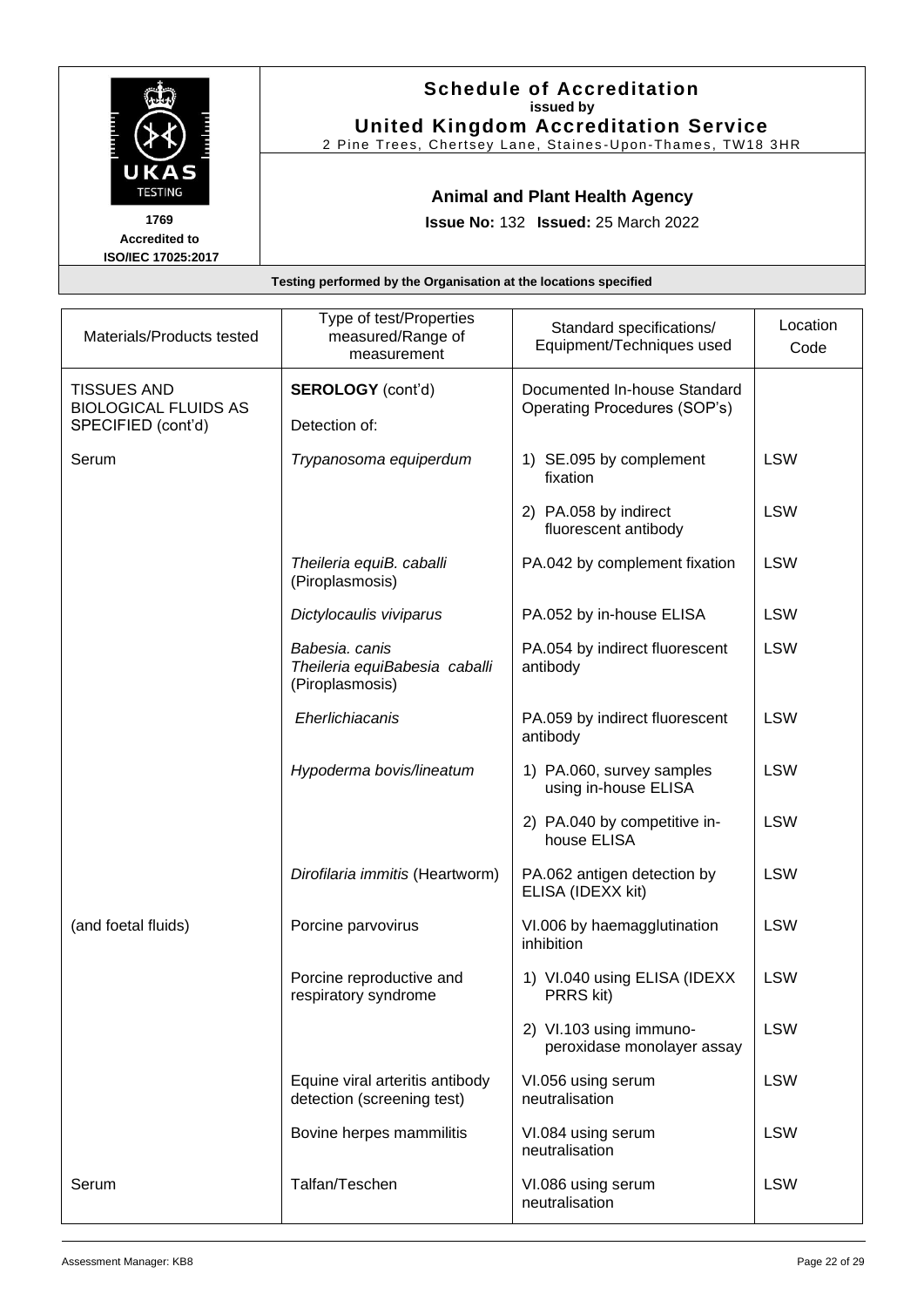|                                            | <b>Schedule of Accreditation</b><br>issued by<br><b>United Kingdom Accreditation Service</b><br>2 Pine Trees, Chertsey Lane, Staines-Upon-Thames, TW18 3HR |
|--------------------------------------------|------------------------------------------------------------------------------------------------------------------------------------------------------------|
| UKAS<br><b>TESTING</b><br>1769             | <b>Animal and Plant Health Agency</b>                                                                                                                      |
| <b>Accredited to</b><br>ISO/IEC 17025:2017 | <b>Issue No: 132 Issued: 25 March 2022</b>                                                                                                                 |
|                                            | Testing performed by the Organisation at the locations specified                                                                                           |
|                                            |                                                                                                                                                            |

| Materials/Products tested                                               | Type of test/Properties<br>measured/Range of<br>measurement         | Standard specifications/<br>Equipment/Techniques used                                            | Location<br>Code |
|-------------------------------------------------------------------------|---------------------------------------------------------------------|--------------------------------------------------------------------------------------------------|------------------|
| <b>TISSUES AND</b><br><b>BIOLOGICAL FLUIDS AS</b><br>SPECIFIED (cont'd) | <b>SEROLOGY</b> (cont'd)<br>Detection of:                           | Documented In-house Standard<br>Operating Procedures (SOP's)                                     |                  |
|                                                                         | Haemagglutinating<br>encephalomyelitis (porcine)                    | VI.087 using serum<br>neutralisation                                                             | <b>LSW</b>       |
|                                                                         | Transmissible<br>gastroenteritis/porcine<br>respiratory coronavirus | 1) VI.088 using serum<br>neutralisation                                                          | <b>LSW</b>       |
|                                                                         |                                                                     | 2) VI.091 using Ingenasa<br>differential blocking ELISA                                          | <b>LSW</b>       |
|                                                                         | <b>Classical Swine Fever Virus</b><br>(CSFV) antigen                | SE.203 using IDEXX Herdchek<br><b>ELISA</b>                                                      | <b>LSW</b>       |
|                                                                         | Deer herpes virus                                                   | VI.107 using serum<br>neutralisation                                                             | <b>LSW</b>       |
|                                                                         | Encephalomyocarditis virus                                          | VI.108 using serum<br>neutralisation                                                             | <b>LSW</b>       |
|                                                                         | Porcine epidemic diarrhoea                                          | VI.110 using in-house ELISA                                                                      | <b>LSW</b>       |
|                                                                         | Aujeszky's disease                                                  | 1) VI.113 using ELISA (gE)<br><b>IDEXX PRIV/ADV kit</b>                                          | <b>LSW</b>       |
|                                                                         |                                                                     | 2) VI.114 using ELISA (gB)<br>Svanova ADV gB kit                                                 | <b>LSW</b>       |
|                                                                         | Equine infectious anaemia                                           | VI.120 by agar gel<br>immunodiffusion                                                            | <b>LSW</b>       |
|                                                                         |                                                                     | 1) Synbiotic Lab-EZ/EIA<br>AGIDT kit (existing kit)<br>2) ID. Vet AGIDT kit<br>3) VMRD AGIDT kit |                  |
|                                                                         | Avian influenza virus antibody                                      | VI.322 by AGIDT                                                                                  | VI <sub>6</sub>  |
|                                                                         | Avian reticuloendotheliosis<br>virus                                | VI.225 by ELISA IDEXX REV<br>AB kit                                                              | <b>LAS</b>       |
| Serum                                                                   | Big liver and spleen antibody                                       | SE.144 by AGIDT                                                                                  | LAS              |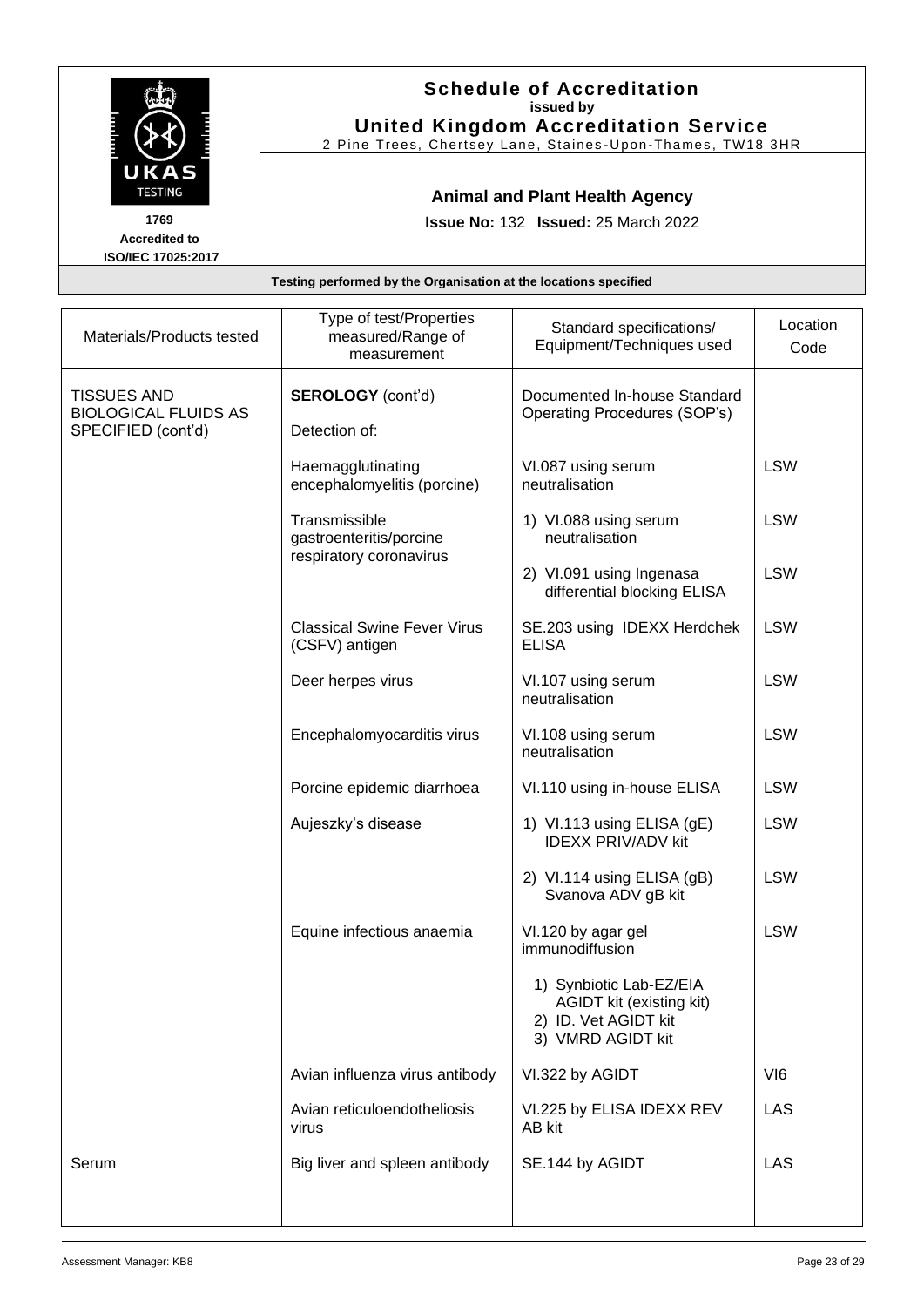|                                                    | <b>Schedule of Accreditation</b><br>issued by<br><b>United Kingdom Accreditation Service</b><br>2 Pine Trees, Chertsey Lane, Staines-Upon-Thames, TW18 3HR |
|----------------------------------------------------|------------------------------------------------------------------------------------------------------------------------------------------------------------|
| UKAS<br><b>TESTING</b>                             | <b>Animal and Plant Health Agency</b>                                                                                                                      |
| 1769<br><b>Accredited to</b><br>ISO/IEC 17025:2017 | <b>Issue No: 132 Issued: 25 March 2022</b>                                                                                                                 |
|                                                    | Testing performed by the Organisation at the locations specified                                                                                           |

| Materials/Products tested                                               | Type of test/Properties<br>measured/Range of<br>measurement                                                                                                                                                                                                                                              | Standard specifications/<br>Equipment/Techniques used              | Location<br>Code        |
|-------------------------------------------------------------------------|----------------------------------------------------------------------------------------------------------------------------------------------------------------------------------------------------------------------------------------------------------------------------------------------------------|--------------------------------------------------------------------|-------------------------|
| <b>TISSUES AND</b><br><b>BIOLOGICAL FLUIDS AS</b><br>SPECIFIED (cont'd) | <b>SEROLOGY</b> (cont'd)<br>Detection of:                                                                                                                                                                                                                                                                | Documented In-house Standard<br>Operating Procedures (SOP's)       |                         |
| Serum, Avian                                                            | Antibodies to Egg Drop<br>Syndrome virus, IBV virus,<br>Paramyxoviruses or<br>Orthomyxovirus                                                                                                                                                                                                             | VI.441, by HAIT                                                    | VI6, LAS,<br><b>LSW</b> |
| Serum, Bovine                                                           | Leptospira hardjo antibodies                                                                                                                                                                                                                                                                             | SE.227 by indirect ELISA<br>(Prionics)                             | <b>LSW</b>              |
|                                                                         | Bovine Virus Diarrhoea (BVD)<br>Antibody                                                                                                                                                                                                                                                                 | VI.092 by serum neutralisation                                     | <b>LSW</b>              |
| Serum, Ruminant (Bovine<br>and Ovine)                                   | Antibodies to Bluetongue Virus                                                                                                                                                                                                                                                                           | SE.190 by IDVET ELISA<br>confirmation                              | <b>LSW</b>              |
| Serum and Plasma, Bovine                                                | <b>Infectious Bovine</b><br>Rhinotracheitis Virus (BHV1)<br>Detection of: (cont'd)                                                                                                                                                                                                                       | SE.226 by IDEXX IBRgB<br>competitive ELISA                         | <b>LSW</b>              |
| Serum and Egg Albumin                                                   | Avian leukosis virus antibody<br>and antigen                                                                                                                                                                                                                                                             | VI.221 (antibody) and<br>VI.222 (antigen) by IDEXX<br><b>ELISA</b> | LAS                     |
| Serum and Other Body<br><b>Fluids</b>                                   | Leptospira multiple serovar<br>pool, single pool (pool of 1, 2,<br>$3, 4, 5$ and $6)$ and single<br>serovar                                                                                                                                                                                              | BA.272 by microscopic<br>agglutination                             | <b>LSW</b>              |
|                                                                         | Leptospira antibodies -<br>multiple serovars:<br>a) L. canicola, copenhageni,<br>bauum<br>b) L. pomona, mozdoc,<br>tarassovi, grip<br>c) L. australis, bratislava,<br>autumnalis<br>d) L. hebdomadis, mini,<br>sejroe<br>e) L. javinica, bataviae,<br>zanoni<br>f) L. hardjo prajitno, & hardjo<br>bovis | BA.272 by microscopic<br>agglutination                             | <b>LSW</b>              |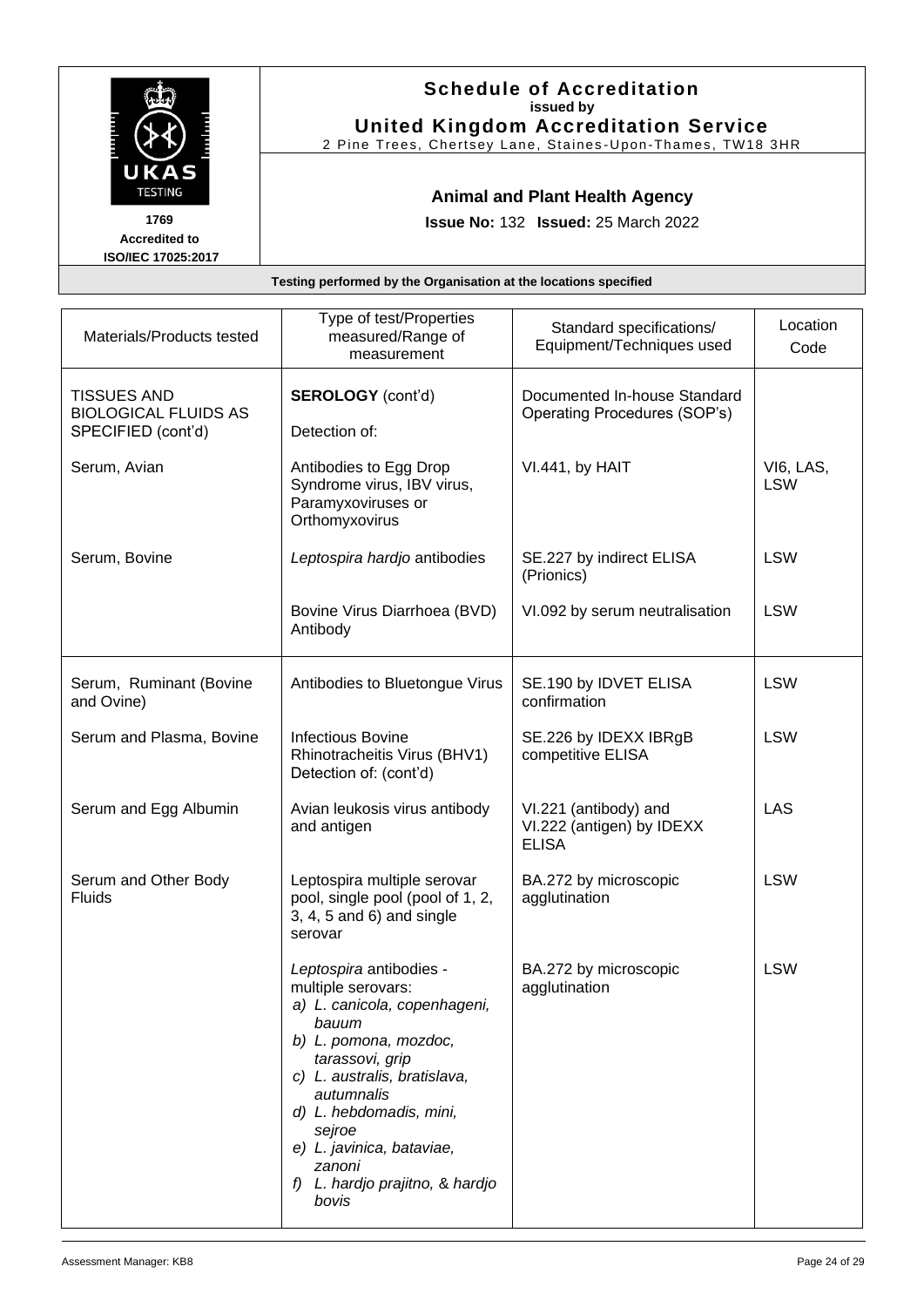|                                                                              |                                                                              | <b>Schedule of Accreditation</b><br>issued by<br><b>United Kingdom Accreditation Service</b><br>2 Pine Trees, Chertsey Lane, Staines-Upon-Thames, TW18 3HR |          |
|------------------------------------------------------------------------------|------------------------------------------------------------------------------|------------------------------------------------------------------------------------------------------------------------------------------------------------|----------|
| UKAS<br><b>TESTING</b><br>1769<br><b>Accredited to</b><br>ISO/IEC 17025:2017 | <b>Animal and Plant Health Agency</b><br>Issue No: 132 Issued: 25 March 2022 |                                                                                                                                                            |          |
|                                                                              | Testing performed by the Organisation at the locations specified             |                                                                                                                                                            |          |
| Materials/Products tested                                                    | Type of test/Properties<br>measured/Range of                                 | Standard specifications/<br>Equipment/Techniques used                                                                                                      | Location |

| Materials/Products tested                                               | measured/Range of<br>measurement                                                                                                                                                                                                                                                                                                                                 | Standard specifications/<br>Equipment/Techniques used                                                                                                       | Lucauun<br>Code |
|-------------------------------------------------------------------------|------------------------------------------------------------------------------------------------------------------------------------------------------------------------------------------------------------------------------------------------------------------------------------------------------------------------------------------------------------------|-------------------------------------------------------------------------------------------------------------------------------------------------------------|-----------------|
| <b>TISSUES AND</b><br><b>BIOLOGICAL FLUIDS AS</b><br>SPECIFIED (cont'd) | <b>SEROLOGY</b> (cont'd)<br>Detection of:                                                                                                                                                                                                                                                                                                                        | Documented In-house Standard<br>Operating Procedures (SOP's)                                                                                                |                 |
| Serum                                                                   | <b>Classical Swine Fever Virus</b>                                                                                                                                                                                                                                                                                                                               | VI.096 Classical Swine Fever<br>virus Antibody Detection by<br>Enzyme Linked Immunosorbent<br>Assay (ELISA) using IDEXX<br>ELISA kit or Prionics ELISA kit. | <b>LSW</b>      |
| Serum and Other Body<br>Fluids (cont'd)                                 | Leptospira antibodies - single<br>serovars:<br>L. australis<br>L. autumnalis<br>L. ballum<br>L. bataviae<br>L. Bratislava<br>L. canicola<br>L. copenhageni<br>L. grippotyphosa<br>L. hardjo bovis<br>L. hebdomadis<br>L. icterohaemorrhagiae<br>L. javanica<br>L. mini<br>L. mozdoc<br>L. Pomona<br>L. tarassovi<br>L. zanoni<br>L.sejroe<br>L.prajitno<br>L.poi | BA.273 by MAT                                                                                                                                               | <b>LSW</b>      |
| Serum (cattle, sheep, goats<br>and pigs)                                | <b>Brucella antibodies</b>                                                                                                                                                                                                                                                                                                                                       | BAC0014 by in-house ELISA<br>(competitive)                                                                                                                  | LSW, BAC5       |
| Serum, Equine                                                           | Antibodies to Theileria. equi<br>and Babesia caballi<br>(Piroplasmosis)                                                                                                                                                                                                                                                                                          | SE.228 by competitive ELISA<br><b>VMRD</b> kit                                                                                                              | <b>LSW</b>      |
| Serum, Porcine                                                          | <b>Classical Swine Fever</b><br>antibodies                                                                                                                                                                                                                                                                                                                       | VI.452, by neutralisation of<br>viruses and cytopathogenicity<br>testing in tissue culture                                                                  | VI5             |
| Serum, Porcine                                                          | Detection of Mycoplasma<br>hyopneumoniae, detection of                                                                                                                                                                                                                                                                                                           | SE.046 antibody detection by<br><b>IDEXX ELISA kit</b>                                                                                                      | <b>LSW</b>      |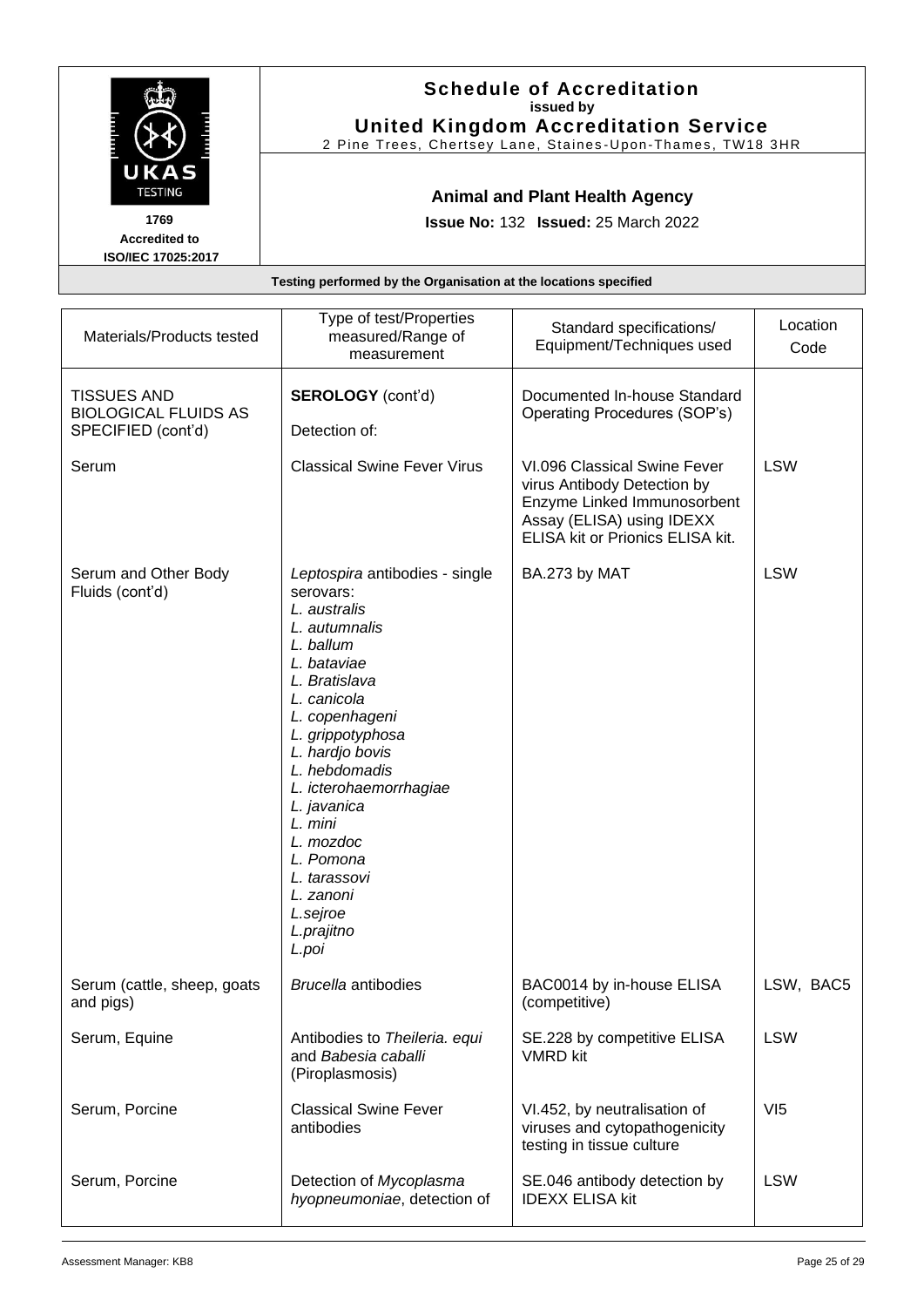|                        | <b>Schedule of Accreditation</b><br>issued by                                                             |
|------------------------|-----------------------------------------------------------------------------------------------------------|
|                        | <b>United Kingdom Accreditation Service</b><br>2 Pine Trees, Chertsey Lane, Staines-Upon-Thames, TW18 3HR |
| UKAS<br><b>TESTING</b> | <b>Animal and Plant Health Agency</b>                                                                     |
| 1769                   | <b>Issue No: 132 Issued: 25 March 2022</b>                                                                |
| <b>Accredited to</b>   |                                                                                                           |

| Materials/Products tested                                               | Type of test/Properties<br>measured/Range of<br>measurement                                                                 | Standard specifications/<br>Equipment/Techniques used             | Location<br>Code |
|-------------------------------------------------------------------------|-----------------------------------------------------------------------------------------------------------------------------|-------------------------------------------------------------------|------------------|
| <b>TISSUES AND</b><br><b>BIOLOGICAL FLUIDS AS</b><br>SPECIFIED (cont'd) | <b>SEROLOGY</b> (cont'd)<br>Detection of:                                                                                   | Documented In-house Standard<br>Operating Procedures (SOP's)      |                  |
| Serum, plasma, ear tissue<br>and Whole blood                            | Detection of Bovine Viral<br>Diarrhoea Virus (BVDV)<br>antigen                                                              | SE.199 using IDEXX<br>HerdCheck BVDV antigen<br><b>ELISA</b>      | <b>LSW</b>       |
| Serum, Caprine and Ovine                                                | Detection of antibodies to<br>caprine arthritis encephalitis<br>virus (CAEV) or Maedi-visna<br>virus (MVV).                 | SE.241 by VMRD cELISA                                             | <b>LSW</b>       |
| Serum and plasma, Porcine                                               | Detection of antibodies to<br><b>Swine Vesicular Disease Virus</b><br>(SVDV) SE.236 by<br>PrioCHECK cELISA                  | SE.236 by PrioCHECK cELISA                                        | <b>LSW</b>       |
| Serum, Bovine, Caprine and                                              | Ovine Detection of antibodies<br>to Coxiella burnetii (Q Fever)                                                             | SE.201 by PrioCHECK indirect<br><b>ELISA</b>                      | <b>LSW</b>       |
| Blood and serum, cloven-<br>hoofed animals                              | Detection of antibodies to Foot<br>and Mouth Disease (FMDV)<br>serotype specific antibodies to<br>ASIA 1, Type A and Type O | SE.252 by PrioCHECK blocking<br><b>ELISA</b>                      | <b>LSW</b>       |
|                                                                         | Detection of antibodies to<br>structural proteins of Foot and<br>Mouth Disease (FMDV)                                       | SE.148 by in-house Solid Phase<br><b>Competition ELISA (SPCE)</b> | <b>LSW</b>       |
|                                                                         | Detection of antibodies to<br>nonstructural proteins of Foot<br>and Mouth Disease (FMDV)                                    | SE.251 by NSP ELISA using<br>the PrioCHECK or IDvet Kits          | <b>LSW</b>       |
| Serum, Bovine and small<br>ruminants                                    | Detection of antibodies to<br>Mycobacterium avium spp<br>paratuberculosis (MAP)                                             | BA.274 by IDEXX ELISA                                             | <b>LSW</b>       |
|                                                                         |                                                                                                                             |                                                                   |                  |
|                                                                         |                                                                                                                             |                                                                   |                  |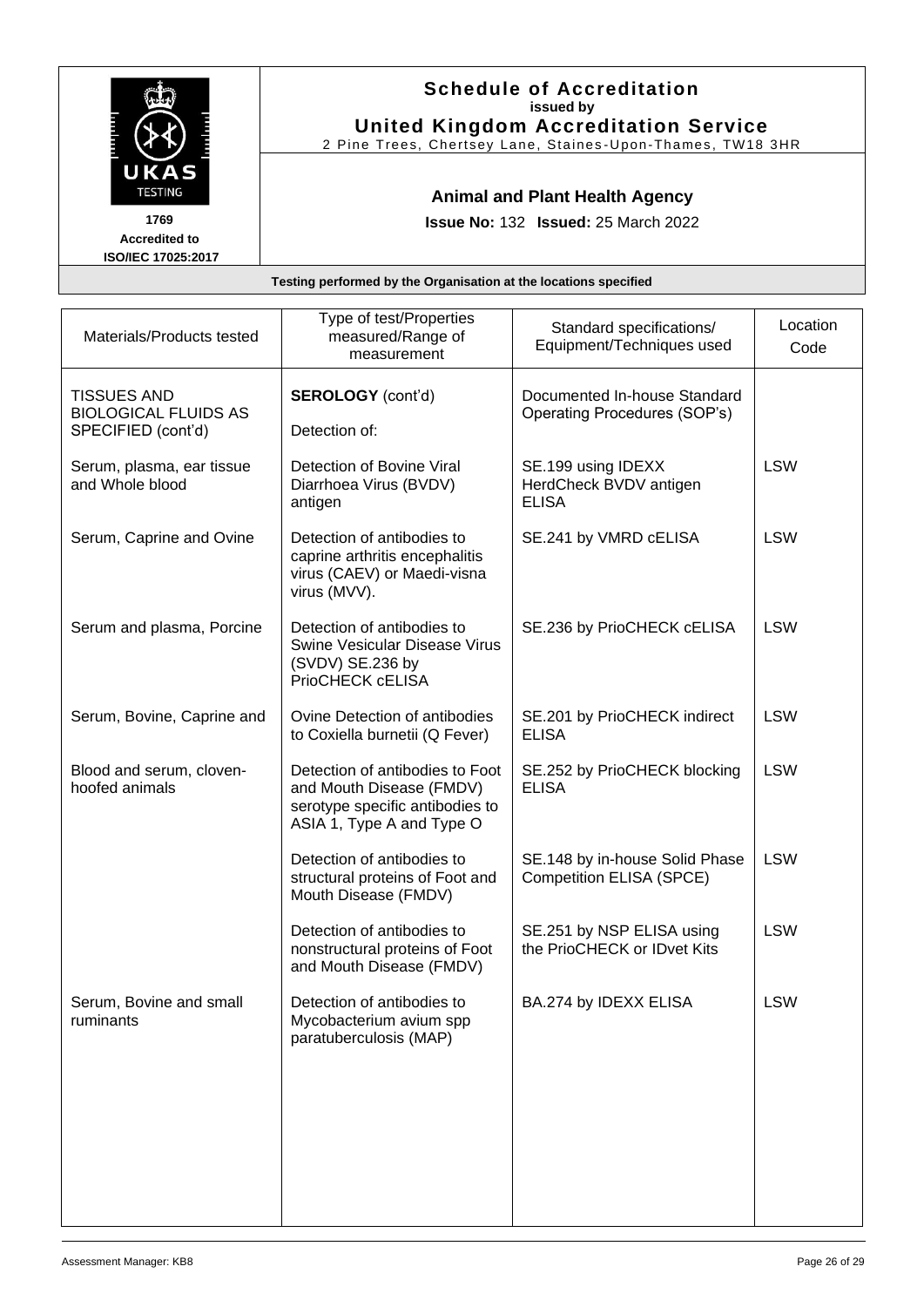|                                                    | <b>Schedule of Accreditation</b><br>issued by<br><b>United Kingdom Accreditation Service</b><br>2 Pine Trees, Chertsey Lane, Staines-Upon-Thames, TW18 3HR |
|----------------------------------------------------|------------------------------------------------------------------------------------------------------------------------------------------------------------|
| UKAS<br><b>TESTING</b>                             | <b>Animal and Plant Health Agency</b>                                                                                                                      |
| 1769<br><b>Accredited to</b><br>ISO/IEC 17025:2017 | <b>Issue No: 132 Issued: 25 March 2022</b>                                                                                                                 |
|                                                    | Testing performed by the Organisation at the locations specified                                                                                           |

| Materials/Products tested                                               | Type of test/Properties<br>measured/Range of<br>measurement   | Standard specifications/<br>Equipment/Techniques used                                               | Location<br>Code |
|-------------------------------------------------------------------------|---------------------------------------------------------------|-----------------------------------------------------------------------------------------------------|------------------|
| <b>TISSUES AND</b><br><b>BIOLOGICAL FLUIDS AS</b><br>SPECIFIED (cont'd) | <b>VIROLOGY</b>                                               | Documented In-house Standard<br><b>Operating Procedures (SOPs)</b>                                  |                  |
| Avian Tissue and Body<br>Fluids                                         | Detection of Avian Influenza<br>virus                         | VI.437, pathogenicity test                                                                          | VI <sub>6</sub>  |
|                                                                         | Detection of Newcastle<br>Disease virus                       | VI.438, pathogenicity test                                                                          | VI <sub>6</sub>  |
| Avian Tissue and Body<br>Fluids                                         | Isolation and detection of<br>viruses                         | VI.443, by cell culture<br>1)                                                                       | VI <sub>6</sub>  |
|                                                                         |                                                               | 2)<br>VI.444, by inoculation of<br>the allantoic cavity of<br>embryonated eggs                      | VI <sub>6</sub>  |
|                                                                         |                                                               | VI.318, by inoculation of<br>3)<br>embryonated eggs using<br>the chorio-allantoic<br>membrane route | V16              |
| <b>Bovine Serum</b>                                                     | Detection of Infectious Bovine<br>Rhinotracheitis (IBR) virus | 1) VI.085 by serum<br>neutralisation (24 hr)                                                        | <b>LSW</b>       |
|                                                                         |                                                               | 2) VI.035 by ELISA IDEXX<br><b>Chekit TrachiTest kit</b>                                            | <b>LSW</b>       |
| <b>Bovine Serum</b>                                                     | Detection of Parainfluenza 3<br>Virus (PI3)                   | VI.037 by in-house ELISA                                                                            | <b>LSW</b>       |
| <b>Bovine Serum</b>                                                     | Detection of Respiratory<br>Syncytial Virus (RSV)             | VI.036 by in-house ELISA                                                                            | <b>LSW</b>       |
| <b>Brain Tissue</b>                                                     | <b>Detection of Rabies</b>                                    | VIR0190, by fluorescence<br>microscopy                                                              | V <sub>11</sub>  |
|                                                                         |                                                               |                                                                                                     |                  |
|                                                                         |                                                               |                                                                                                     |                  |
|                                                                         |                                                               |                                                                                                     |                  |
|                                                                         |                                                               |                                                                                                     |                  |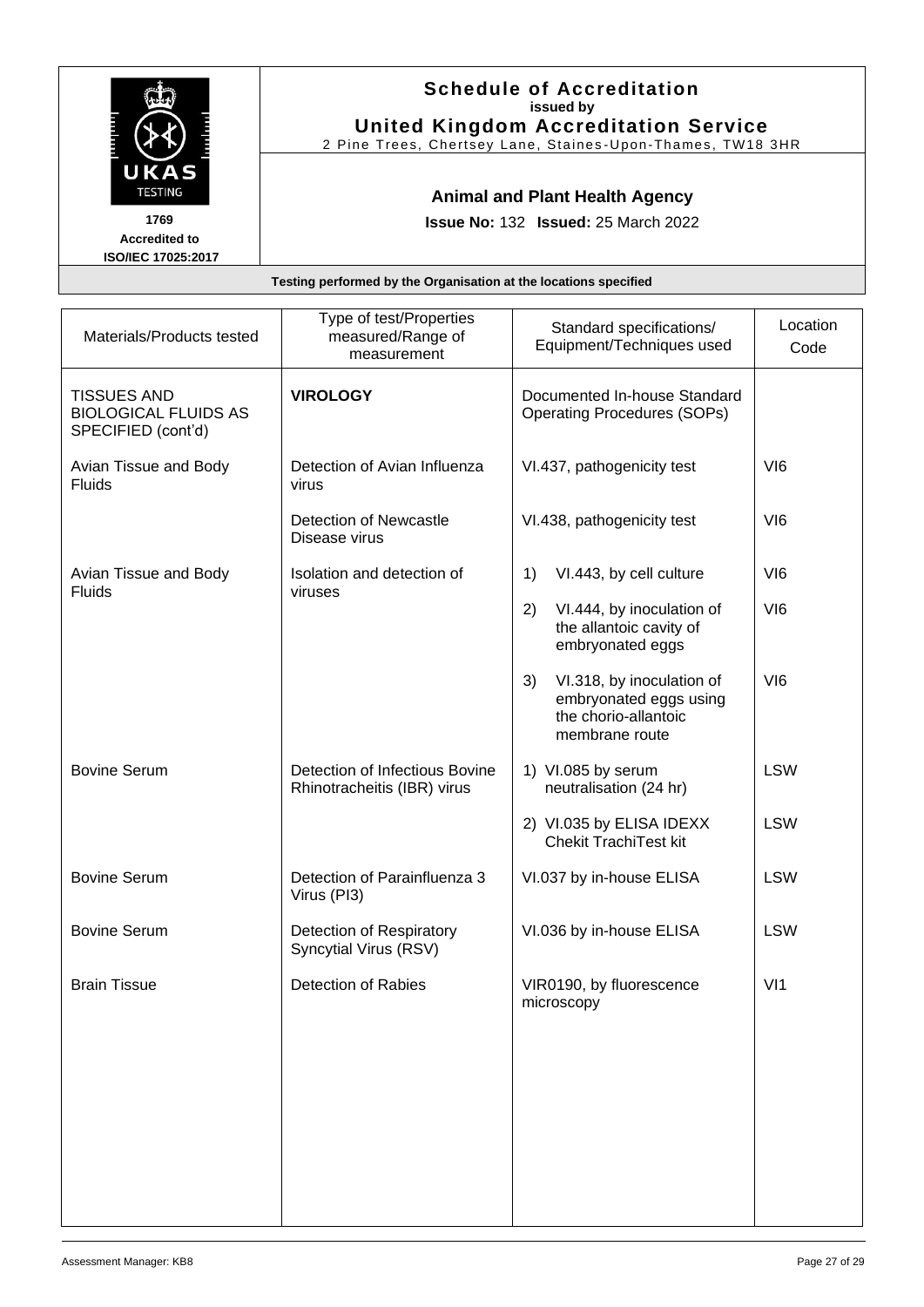|                                                                              | <b>Schedule of Accreditation</b><br>issued by<br><b>United Kingdom Accreditation Service</b><br>2 Pine Trees, Chertsey Lane, Staines-Upon-Thames, TW18 3HR |  |  |  |
|------------------------------------------------------------------------------|------------------------------------------------------------------------------------------------------------------------------------------------------------|--|--|--|
| UKAS<br><b>TESTING</b><br>1769<br><b>Accredited to</b><br>ISO/IEC 17025:2017 | <b>Animal and Plant Health Agency</b><br><b>Issue No: 132 Issued: 25 March 2022</b>                                                                        |  |  |  |
| Testing performed by the Organisation at the locations specified             |                                                                                                                                                            |  |  |  |
|                                                                              | Type of test/Properties<br>ocation<br>$C$ tondord onooifiootional                                                                                          |  |  |  |

| Materials/Products tested                                               | Type of test/Properties<br>measured/Range of<br>measurement                                             | Standard specifications/<br>Equipment/Techniques used                                                                 | Location<br>Code |
|-------------------------------------------------------------------------|---------------------------------------------------------------------------------------------------------|-----------------------------------------------------------------------------------------------------------------------|------------------|
| <b>TISSUES AND</b><br><b>BIOLOGICAL FLUIDS AS</b><br>SPECIFIED (cont'd) | VIROLOGY (cont'd)                                                                                       | Documented In-house Standard<br><b>Operating Procedures (SOPs)</b>                                                    |                  |
| Equine Semen                                                            | Isolation and detection of<br>Equine Viral Arteritis (EVA)<br>virus (confirmatory test)                 | VI.485, by cell culture and<br>immunoperoxidase (IPX)<br>staining                                                     | VI5              |
| Haemaglutinating Avian<br>Influenza Virus Isolates                      | Determination of N type                                                                                 | VI.446, by neuraminidase<br>inhibition test                                                                           | VI <sub>6</sub>  |
| <b>Porcine Tissues</b>                                                  | Isolation and detection of<br><b>Pestiviruses</b>                                                       | VI.449 strain typing, isolation<br>and detection of Classical<br>Swine Fever (CSF) virus<br>isolation by cell culture | VI5              |
| <b>Porcine Tissues</b>                                                  | Isolation and detection of<br><b>Porcine Teschovirus</b><br>Encephalomyelitis virus<br>(Teschen/Talfan) | VI.531 by cell culture and<br>immunoperoxidase (IPX)<br>staining based on OIE method                                  | VI5              |
| Porcine Tissues, Fluids and<br>Swabs                                    | Isolation of Aujeszky's disease<br>virus                                                                | VI.511 by cell culture and<br>immunoperoxidase (IPX)<br>staining based on OIE method                                  | VI5              |
| Semen                                                                   | Detection of Bovine Viral<br>Diarrhoea virus                                                            | VI.117 isolation and<br>Immunoperoxidase (IPX)<br>staining                                                            | <b>LSW</b>       |
| <b>Tissues and Body Fluids</b>                                          | Isolation and detection of<br>Rabies virus                                                              | VIR0178, by tissue culture and<br>fluorescence microscopy                                                             | V <sub>11</sub>  |
| <b>Virus Isolates</b>                                                   | Detection and identification of<br>Mammalian Influenza Virus                                            | VIR0206 Haemagglutination<br>inhibition                                                                               | VI6, LSW         |
|                                                                         |                                                                                                         | VI.446 Neuraminidase inhibition                                                                                       | VI <sub>6</sub>  |
|                                                                         |                                                                                                         | VIR0272 Virus isolation                                                                                               | VI <sub>6</sub>  |
| Equine Serum and Whole<br><b>Blood</b>                                  | Detection of IgG antibody                                                                               | VI.687 West Nile Total Antibody<br>Detection by IDVET competition<br><b>ELISA</b>                                     | VI2              |
| Equine Serum and Whole<br><b>Blood</b>                                  | Detection of IgM antibody                                                                               | VI.688 Detection of West Nile<br>Virus IgM antibody by IDVET<br>capture ELISA                                         | VI2              |